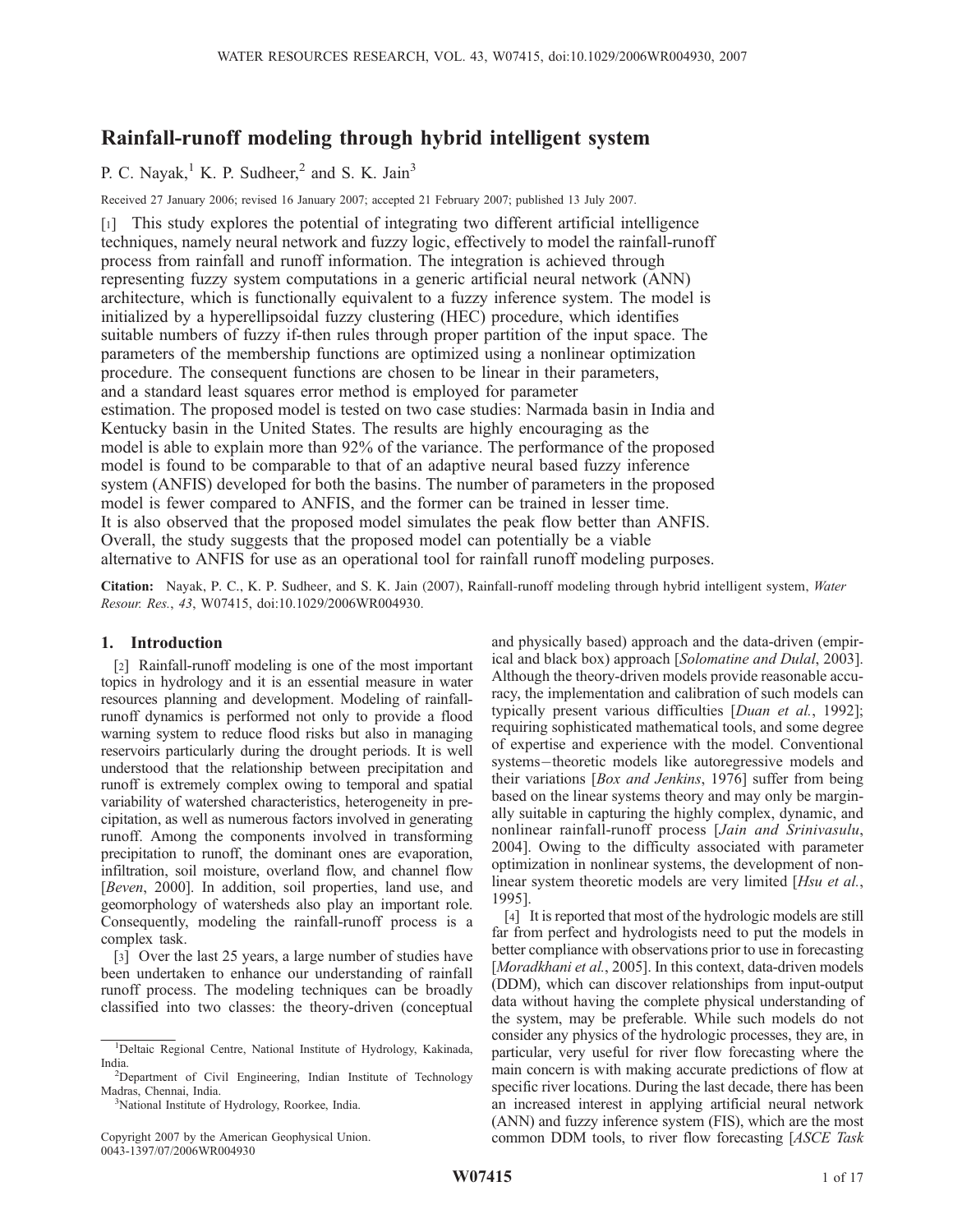*Committee on Application of Artificial Neural Networks in Hydrology*, 2000a, 2000b; *Dawson and Wilby*, 2001; *Maier and Dandy*, 2000; *See and Openshaw*, 1999; *Hundecha et al.*, 2001; *Xiong et al.*, 2001; *Xiong and O'Connor*, 2002; *Sen and Altunkaynak*, 2003; *Nayak et al.*, 2005a; *Vernieuwe et al.*, 2005; *Chang et al.*, 2005]. The major reason for such an increasing interest in DDM is that they can be easily applied to a wide range of data types and can handle real-life uncertainty with low-cost solutions. Although there is plethora of studies in hydrology using these two computing techniques (ANN and FIS), there are lots of issues (as discussed in a later section) that need to be addressed by the hydrologists to effectively use these to model the rainfall-runoff processes. While both these techniques have been proved to be effective when used on their own, the individual strengths of each approach can be exploited by effectively synergizing them for the construction of powerful intelligent systems.

[5] The major objective of this paper is to develop a hybrid intelligent system (HIS) for rainfall runoff modeling by combining ANN and FIS. The effectiveness of the proposed HIS is evaluated by developing two real world case studies: (1) for Narmada basin in India, and (2) for Kentucky basin, USA. This paper is organized as follows: after the introduction, a brief overview of the data driven modeling in hydrology and the research issues are discussed. The section on proposed HIS describes the identification of premise parameters using hyperellipsoidal fuzzy clustering technique, which includes optimal number of input-output space partitions and membership function parameter optimization using Levenberg-Maquardt (LM) algorithm. In the succeeding section, the development of the HIS model for rainfall-runoff modeling for selected basins is presented. The results are analyzed and discussed in the results and discussions section. The performance of the proposed HIS model is compared with a competing model [*Nayak et al.*, 2005b] developed for the same basins and is discussed in the subsequent sections. The paper ends with conclusions drawn from this study.

# 2. Data-Driven Modeling in Hydrology and Research Issues

[6] Data-driven modeling (DDM) is based on the analysis of historical hydro-meteorological data sets describing the system and primarily aims at establishing functional relationships between input (in this case rainfall, evaporation, etc.) and output (in this case runoff). In the context of DDM, ANN and FIS are being extensively used for rainfall-runoff modeling. ANN is well suited for hydrologic modeling [*Connor et al.*, 1994; *Atiya et al.*, 1999] as ANNs can approximate virtually any (measurable) function up to an arbitrary degree of accuracy [*Hornik et al.*, 1989]. FIS uses 'if-then' rules and logical operators to establish qualitative relationships among the variables, and has attracted many applications in hydrology [e.g., *Vernieuwe et al.*, 2005; *Chang et al.*, 2005].

[7] Although there is a plethora of studies using these two computing techniques (ANN and FIS), there are lots of issues that need to be addressed by the hydrologists to effectively use these to model the rainfall-runoff process. For instance, while developing rainfall-runoff models using ANNs, *Hsu et al.* [1995] experienced that the ANN models consistently underpredicted the low flows, and overpredicted the medium flows, *Jain and Srinivasulu* [2004]

found that the regular back-propagation algorithm fails to guarantee the optimal weight vector for a model. Many researchers have indicated that ANN models are unable to predict extreme values in the river flow [*Minns and Hall*, 1996; *Dawson and Wilby*, 1998; *Campolo et al.*, 1999; *Sudheer et al.*, 2003]. The applications of FIS to runoff modeling are relatively fewer compared to ANNs, probably owing to the bottleneck of the FIS development in the identification of the antecedent parameters which includes optimal number of if-then rules and shape of the membership function (MF). If the number of MFs is large (and therefore the number of fuzzy rules is large), the system requires large computation time for inference [*Babuska*, 1998]. Moreover, the huge rule base may overfit the system and cause it to lose the capability of generalization [*Setnes*, 2000]. If the parameters of MFs are arbitrarily fixed, the tuning process takes long time, and the tuning procedures get easily trapped in local minima [*Jang*, 1993]. In addition, the data sets play a crucial role in DDM since the data obtained from real processes often contain noise, conflicting subsets, and may not adequately cover the entire input space.

# 3. Hybrid Modeling Approach

[8] *Nayak et al.* [2005b] reported that the limitations of ANN and FIS are almost complementary and advocated their effective integration to improve the computing potential of a model. In general, this integration aims at overcoming the limitation of individual techniques through hybridization or fusion, leading to hybrid intelligent systems (HIS). A synthesis of various techniques is required to create a HIS, and it is crucial for the design of HIS to primarily focus on the integration and interaction of different techniques, rather than merge different methods to create ever-new techniques [*Abraham*, 2001; *Brown and Harris*, 1994]. Among the applications in water resources that employ integrated models using ANN and FIS, *Deka and Chandramouli* [2003] used it for developing stage discharge relationship and *Kisi* [2005] for suspended sediment estimation. Later, *Deka and Chandramouli* [2005] developed a fuzzy neural network (FNN) model for river flow prediction and reported that it performed better compared to an ANN model. Nonetheless, the performance of FNN for estimating the high flows was not good, indicating room for improvement.

[9] *Nayak et al.* [2004, 2005b] employed an HIS by combining ANN and Takagi-Sugeno (TS) type fuzzy model for flood forecasting (ANFIS), which was originally proposed by *Jang* [1993]. They employed gradient descent learning algorithm (back-propagation) for antecedent parameter optimization and grid partitioning to partition input space in a TS fuzzy model. Grid partitioning refers to dividing the input space into rectangular grids and the fuzzy rules are confined to the corners of the grid [*Brown and Harris*, 1994]. However in grid partitioning, regular partition of the input space may not be able to produce a rule set of acceptable size. If, for example, the data contains regions with several small clusters of different classes, then small rule patches have to be created to correctly classify the data in this region. Owing to the grid partition, however, the fine resolution needed in this particular area is also propagated to areas which are much easier to handle, perhaps because they only contain data belonging to a single class. The grid-partitioning approach enforces a large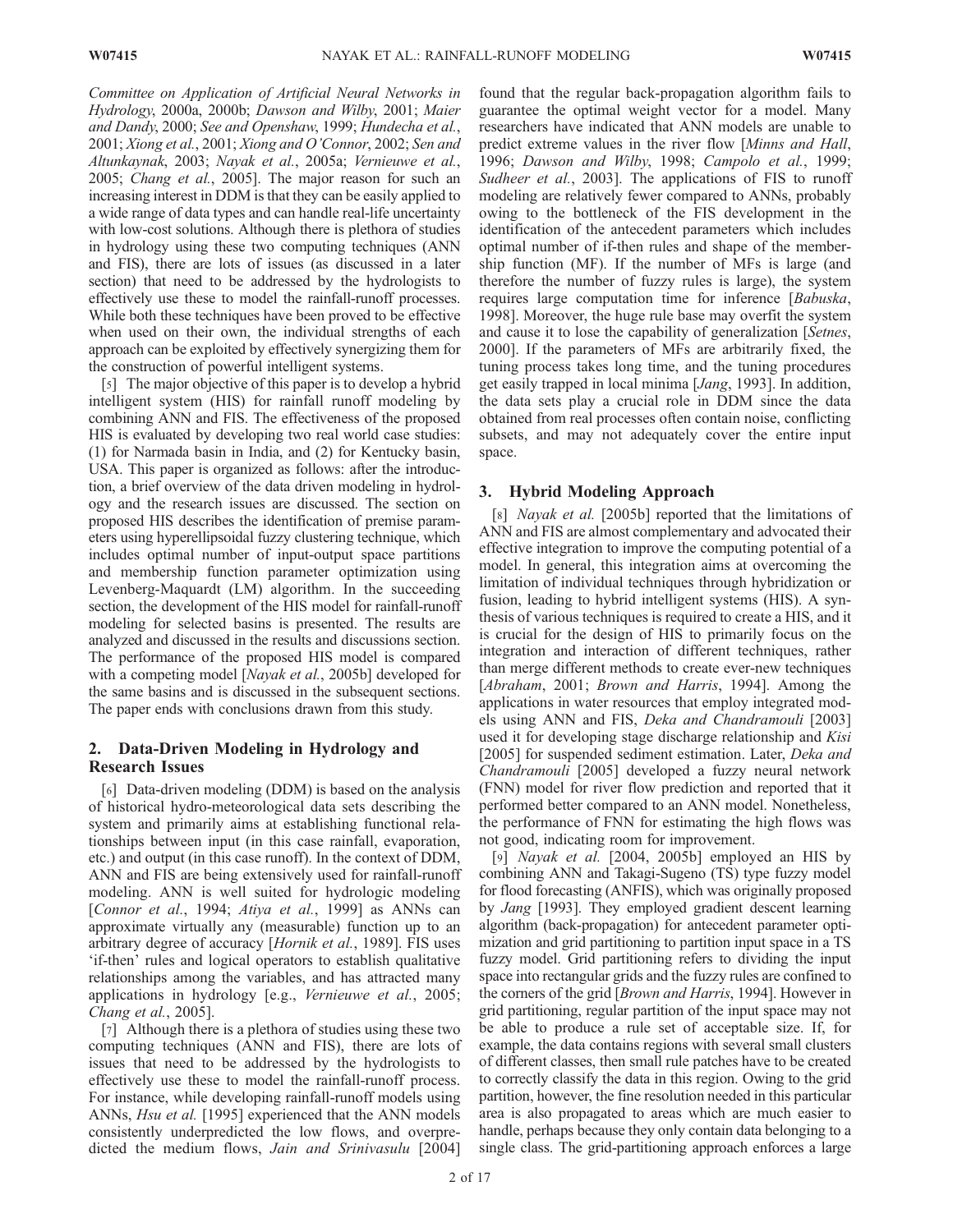number of small identical rule patches, although one large patch would theoretically be able to correctly classify the data in this region. It is to be noted that an effective partition of the input space can decrease the number of rules and thus increase the speed in both learning and application phases. To eliminate the problems associated with grid partitioning, scatter partitioning of the input space into rule patches have been proposed [*Setnes*, 2000; *Chiu*, 1994]. In this type the antecedent parts of the fuzzy rules are positioned at arbitrary locations in the input space. This means that rules are not confined to corners of a rectangular grid. Rather, they can be chosen freely, for example, by a clustering algorithm working on the training data. Attractive features of clustering approach for partitioning are simultaneous identification of the antecedent membership functions (MFs), which attribute to minimum number of fuzzy rules from the data set.

[10] In a recent study to identify the most suitable clustering algorithm for this purpose, a hyperellipsoidal clustering (HEC) technique was found to be more effective compared to other methods by *Nayak and Sudheer* [2007]. Similar conclusions have been reported by *Vernieuwe et al.* [2005]. The advantage of HEC is that the method identifies clusters of different geometrical shapes in the data set. This helps in effective implementation of local approximation. Further, the back-propagation algorithm which is used in ANFIS for optimization of MF parameters is a gradient descent method that may get stuck in local minima and the parameters determined on a basis that may not be globally optimal. Typically, the optimization of MF parameters can be considered as a nonlinear optimization problem that minimizes the mean square error of prediction and any nonlinear optimization procedure can be adapted for this. Levenberg-Marquardt (LM) learning procedure is one of the most efficient higher-order adaptive algorithms and often finds better optima [*Efe and Kaynak*, 2001]. This algorithm may be a viable choice for MF optimization.

#### 4. Hybrid Intelligent Systems (HIS)

[11] The HIS proposed in this paper comprises of combining TS fuzzy model with ANN. There are various types of fuzzy rule-based models in the literature [e.g., *Mamdani and Assilian*, 1975; *Tsukamoto*, 1979; *Takagi and Sugeno*, 1985], and each of them is characterized by their consequent function only. The TS fuzzy model has resulted from an effort to develop a systematic approach to generate fuzzy rules from a given input-output data set [*Takagi and Sugeno*, 1985; *Sugeno and Kang*, 1988], in which the rule consequents are typically taken to be either crisp numbers or linear functions of the inputs. The first-order TS model is described below.

[12] Consider a function  $y = f(x)$  being mapped by the TS model, in which  $y$  is the dependent variable and  $x$  is the column vector (*k*-dimensional) of independent variables that have a causal relationship with *y*. Assume that '*n*' number of example (patterns) pairs  $[x, y]$  are available for parameter estimation. Considering '*m*' rules, the mathematical functioning of the TS model is:

$$
\mathbf{R}_i
$$
: If  $x_1$  is  $A_{i,1}$  and ... and  $x_k$  is  $A_{i,k}$  then  $y_i = a_i^T x + b_i$ , (1)

where  $\mathbf{x} \in \mathbb{R}^k$  is the input variables (antecedent),  $y_i \in \mathbb{R}$  is the output (consequent) of the *i*th rule  $R_i$ , and  $\mathbf{a}_i$  and  $b_i$  are the

parameters of the consequent model. The notation  $a_i^T$  refers to the transpose the matrix  $a_i$ .  $A_i$  is the membership function (MF). A Gaussian MF has the form

$$
A(x_k) = e^{\frac{1}{2}((x_k - c_i)/(\sigma_i))^2}, \qquad (2)
$$

where  $\{c_i, \sigma_i\}$  is the parameter set termed as centre and spread function. These parameters with maximum equal to 1 and minimum equal to 0 determine the shapes of the membership function. These parameters are called premise parameters or antecedent parameters.

[13] The number of rules is denoted by *m* and *A* is the antecedent fuzzy set (membership function) of the  $i<sup>th</sup>$  rule such that

$$
A_i(x_k) : \mathbb{R}^k \to [0, 1], \quad i = 1 : m.
$$
 (3)

[14] In case of univariate membership functions  $\mu_{ij}$  ( $x_j$ ), the fuzzy antecedent in the TS model is typically defined as an AND-conjunction by means of the product operator

$$
A_i(x_k) = \prod_{j=1}^k \mu_{ij}(x_k).
$$
 (4)

[15] For the nth input patterns  $\mathbf{x}_n$ , the total output  $\hat{y}(n)$  of the model is computed by aggregating the contribution of the individual rules  $y_i(n)$ ,

$$
\hat{y}(n) = \sum_{i=1}^{m} u_{ni} y_i(n),
$$
\n(5)

where  $\hat{y}(n)$  is the estimated output for the pattern  $x_n$ , and  $u_{ni}$ is the normalized degree of fulfillment of the antecedent clause of rule  $R_i$ , defined as

$$
u_{ni} = \frac{A_i(x_n)}{\sum_{i=1}^m A_i(x_n)}.
$$
 (6)

[16] In this way, a weighted average of the individual rule outputs is computed and a nonlinear function can be approximated.

[17] The basic structure of a fuzzy system consists of three conceptual components: a rule base which contains a selection of fuzzy rules, a database which defines the membership function (MF) used in the fuzzy rules, and a reasoning mechanism which performs the inference procedure upon the rules and a given condition to derive a reasonable output conclusion [*Nayak et al.*, 2005b]. A FIS implements a nonlinear mapping from its input space to an output space. A FIS can utilize human expertise by storing its essential components in a rule base and data base, and perform fuzzy reasoning to infer the overall output value. The derivation of if-then rules and corresponding membership functions depends heavily on the a priori knowledge about the system under consideration. However, there is no systematic way to transform experience or knowledge of human experts to the knowledge base of a FIS.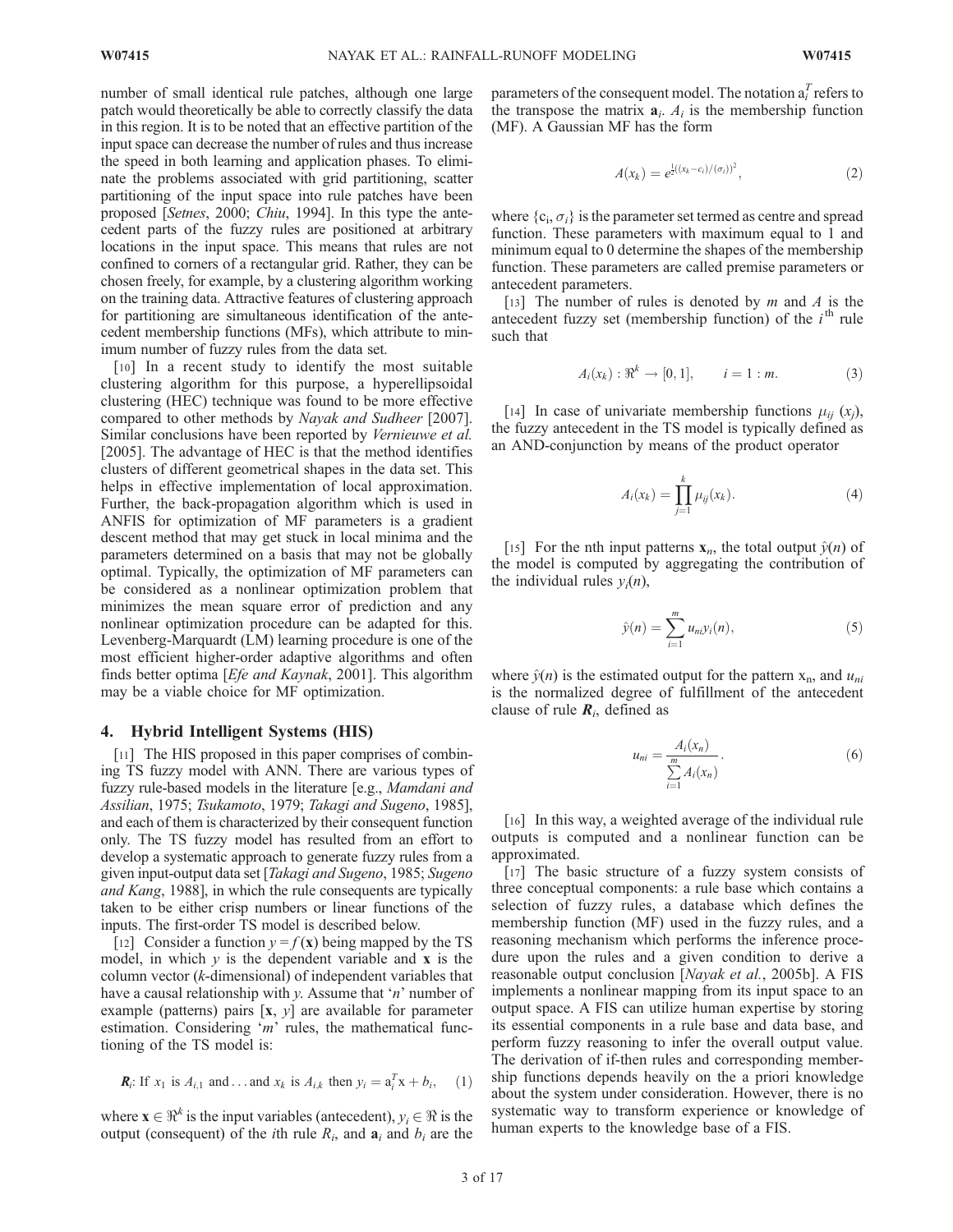

Figure 1. Representation of fuzzy inference system in a functionally equivalent ANN architecture.

[18] ANN learning mechanisms do not rely on human expertise. Owing to the highly parallel structure of an ANN, it is hard to extract structured knowledge from either the weights or the configuration of the ANN. The weights of the ANN represent the coefficients of the hyperplane that partitions the input space into two regions with different output values. If one can visualize the hyperplane structure from the training data then the subsequent learning procedures in an ANN can be reduced. On the contrary, a priori knowledge is usually obtained from the human experts and it is most appropriate to express the knowledge as a set of fuzzy if-then rules. The limitations that arise when these techniques (ANN and FIS) are individually used can be addressed by creating hybrid systems by combining the two techniques. A common way to integrate FIS with ANN is to represent FIS in a general ANN architecture called adaptive neural network, and to use the learning algorithms of ANN to estimate MF parameters [*Jang*, 1993]. However, the conventional ANN learning algorithms (e.g., gradient descent) cannot be directly applied to such a system as the transfer function of the FIS need not usually be 'nondifferentiable.' This problem can be tackled by using differentiable functions in the inference system or by not using the standard neural learning algorithm.

# 4.1. Integration of FIS and ANN

[19] In theory, ANN and FIS are equivalent in that they both are convertible. Figure 1 shows a neural network representation of FIS with two inputs x and y. Each of these input variables is associated with 3 MFs. The computations are performed in 5 layers  $(L_1$  through  $L_5$ ). It is to be noted that the directions marked in Figure 1 imply only the flow of information and that no weights are associated with the links.

[20] For a first-order TS model, a common rule set with two fuzzy if-then rules can be written as

Rule 1

If x is A<sub>1</sub> and y is B<sub>1</sub>, then 
$$
f_1 = p_1x + q_1y + r_1
$$
 (7)

Rule 2

If x is A<sub>2</sub> and y is B<sub>2</sub>, then 
$$
f_2 = p_2x + q_2y + r_2
$$
, (8)

where x and y are linguistic variables  $A_1$ ,  $A_2$ ,  $B_1$ ,  $B_2$  are corresponding fuzzy sets and  $p_1$ ,  $q_1$ ,  $r_1$  and  $p_2$ ,  $q_2$ ,  $r_2$  are consequent (linear) parameters. Each node in the first layer  $(L<sub>1</sub>)$  generates the membership grade of an input variable. These membership grades of each input variable are combined at second layer  $(L_2)$  to compute the firing strength of a rule. In the third layer  $(L_3)$ , the firing strength of each rule is normalized by considering the combined firing strength of all rules. The contribution of each rule toward the model output is computed in the fourth layer  $(L_4)$ . Overall output of the model is computed at fifth layer  $(L<sub>5</sub>)$  by combining the signals received from the previous layer.

#### 4.2. Parameter Identification

[21] The parameters for optimization in HIS are the number of rules, the premise parameters, which describe the shape of the MFs, and the consequent parameters, which describe the overall output of the system. Ideally for *n* domains (MFs) and  $p$  input variables, there could be  $n^p$ different if-then rules. Each of these rules is characterized by distinct antecedent and consequent parameters. As a result, increasing the number of membership functions on the input variables will increase the number of fuzzy if-then rules; simultaneously it increases the model complexity and hence affects the model parsimony.

[22] In the current study, the parameters of the HIS model were identified in a sequential manner. Initially, the number of rules and the fuzzy antecedents  $A_i$  in the rules were determined using a fuzzy clustering algorithm. The initial values of the antecedent parameters identified by the clustering algorithm essentially require further tuning. Fine tuning for the number of rules is also required to evaluate the sensitivity. This is achieved in a nested computational framework where two loops are nested: the parametric (antecedent and consequent parameters) and the structural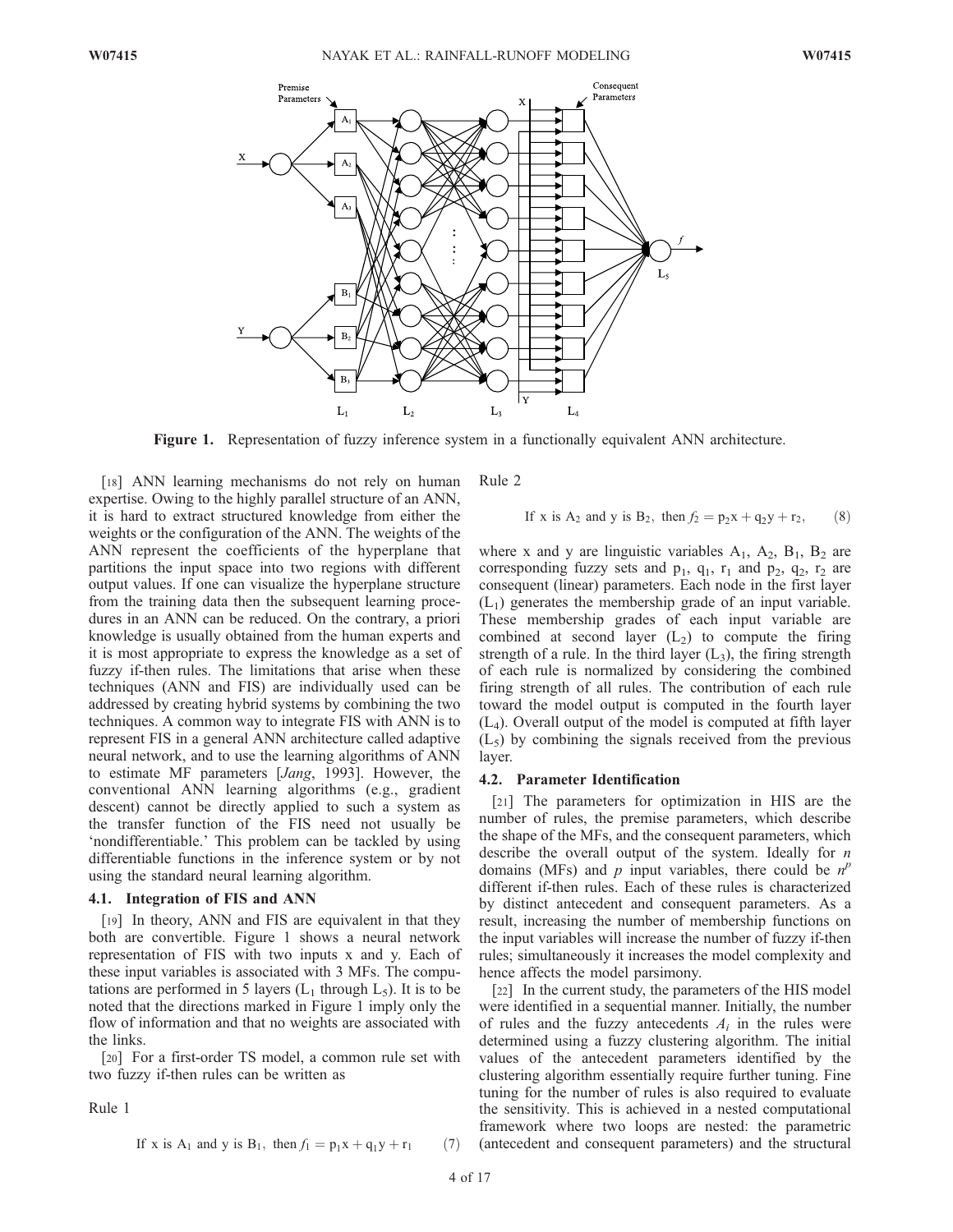

Figure 2. Hyperellipsoidal fuzzy clustering initialization procedure.

(number of rules). The parametric loop (the inner one) searches for the best set of parameters by minimizing a sumof-squares cost function, which depends exclusively on the training set. In the case of linear TS models, this cost minimization procedure (for estimating antecedent and consequent parameters) can be decomposed into a combination of a least squares problem to estimate the linear parameters of the consequent models  $f^i$  and a nonlinear optimization to find the parameters of the MFs. As stated earlier, the current study employed Levenberg-Marquardt algorithm for the optimization of antecedent parameters. The structural loop evaluates the sensitivity of the number of rules identified by the fuzzy algorithm. Details of various algorithms employed for parameter identification are discussed in the following sections.

# 4.3. Initialization of Antecedent Parameters and Number of Rules by Hyperellipsoidal Clustering

[23] A fuzzy inference system (FIS) can be viewed as a partition in the multidimensional feature space where the number of partitions in each dimension corresponds to the number of fuzzy sets and the corresponding membership function that are defined in that dimension. Consequently, the input space partitioning plays a major role in the optimal architecture of the model. Input space partitioning is carried out in different ways: grid and scattering partitioning. As mentioned earlier, a clear drawback of grid partitioning is that the number of rules grows exponentially and the optimization of antecedent parameter becomes complex. Consequently, while developing a FIS, scattering partitioning is commonly employed [*Setnes*, 2000] for FIS structure identification as the antecedent parameters are obtained directly from the fuzzy clusters. In the present study hyperellipsoidal fuzzy clustering approach has been applied to find out the rules from the hybrid system. Details of the clustering procedure are given below.

[24] Clustering can be depicted as a problem to minimize the sum of the within cluster dissimilarity measures. Given a set of *n* different samples  $\{x_i | x_i \in \mathbb{R}^k, i = 1, 2, \ldots, n\}$ , which are in the *k*-dimensional real space, the goal of clustering is to partition these samples to *m* clusters  $\{c_j | c_j \in \mathbb{R}^k, j = 1, \}$ 2,..., *m*}. Let  $\mu = (\mu_{ij}) \in \mathbb{R}^{n \times m}$  be the assignment matrix, where  $\mu_{ij}$  denotes the membership value of  $x_i$  in *j*<sup>th</sup> cluster. Vector set  $M = (p_1, p_2, \ldots, p_j, \ldots, p_m) \in \mathbb{R}^{k \times m^j}$  is the set of prototypes of  $m$  clusters. The similarity measure between  $x_i$  and prototype  $p_j$  is  $D(x_i, p_j)$ . It is well known that the

clustering cost function, for example, the sum of the withincluster dissimilarity measures, is

$$
J_j(\mu, p) = \sum_{i=1}^n \sum_{j=1}^m \mu_{ij}^{\alpha} D(x_i, p_j), \qquad (9)
$$

subject to

$$
0 \leq \mu_{ij} \leq 1; i = 1, 2, \dots, n; j = 1, 2, \dots, m,
$$

where  $\alpha$  is the fuzzy exponent whose typical value is 2, and

$$
\sum_{j=1}^{m} \mu_{ij} = 1, i = 1, 2, ..., n.
$$
 (10)

[25] The function  $D(x_i, p_j)$  measures the distance between the data vector  $x_i$  and the center  $p_i$  of the jth cluster. The most commonly used distance measure is the squared Euclidean distance. A clustering algorithm with Euclidean distance favors hyperspherically shaped clusters of equal size. This has the undesirable effect of splitting large as well as elongated clusters under some circumstances. Indeed, it has been noted that most clusters in real data sets are neither well-isolated nor have the spherical shape. Other distance measures, such as the Mahalanobis distance, can be used to find hyperellipsoid shaped clusters. The squared Mahalanobis distance between a pattern vector  $x_i$  and a centre  $p_j$  is defined as follows:

$$
D(x_i, p_j|\lambda_j) = (x_i - p_j)^T \lambda_j^{-1} (x_i - p_j), \qquad (11)
$$

where  $\lambda_j^{-1}$  is the inverse of the [*n Xn*] covariance matrix of the jth cluster. The matrix  $\lambda_j$  is defined as

$$
\lambda_j = \frac{\sum\limits_{i=1}^n \mu_{ij}^{\alpha} (x_i - p_j)(x_i - p_j)^T}{\sum\limits_{i=1}^n (\mu_{ij}^{\alpha})}, 1 \le j \le m,
$$
 (12)

where  $p_j$  is the jth center coordinate and  $\mu_{ij}$  is the membership between  $x_i$  and  $p_j$ , and  $n$  is the total number of the training samples.

[26] The axes of the ellipsoids (eigenvectors of the scatter matrix) are used to initialize the parameters of the consequent functions. The cluster centers on the input domain are projected to initialize the centers of the antecedents and the scatter matrix is adopted to compute the width of the MFs. An example of fuzzy clustering in the case of a single-inputsingle-output function modeled by a fuzzy inference system with Gaussian antecedents is represented in Figure 2.

# 4.4. Optimization of Antecedent Parameters by Levenberg-Marquardt Algorithm

[27] LM is a nonlinear optimization technique, considered as the standard of nonlinear least squares function minimization [*Press et al.*, 1994]. LM method is an approximation to Newton's method. The algorithm uses the second-order derivatives of the cost function so that a better convergence behavior is observed. In the ordinary gradient descent method, only the first-order derivatives are evaluated and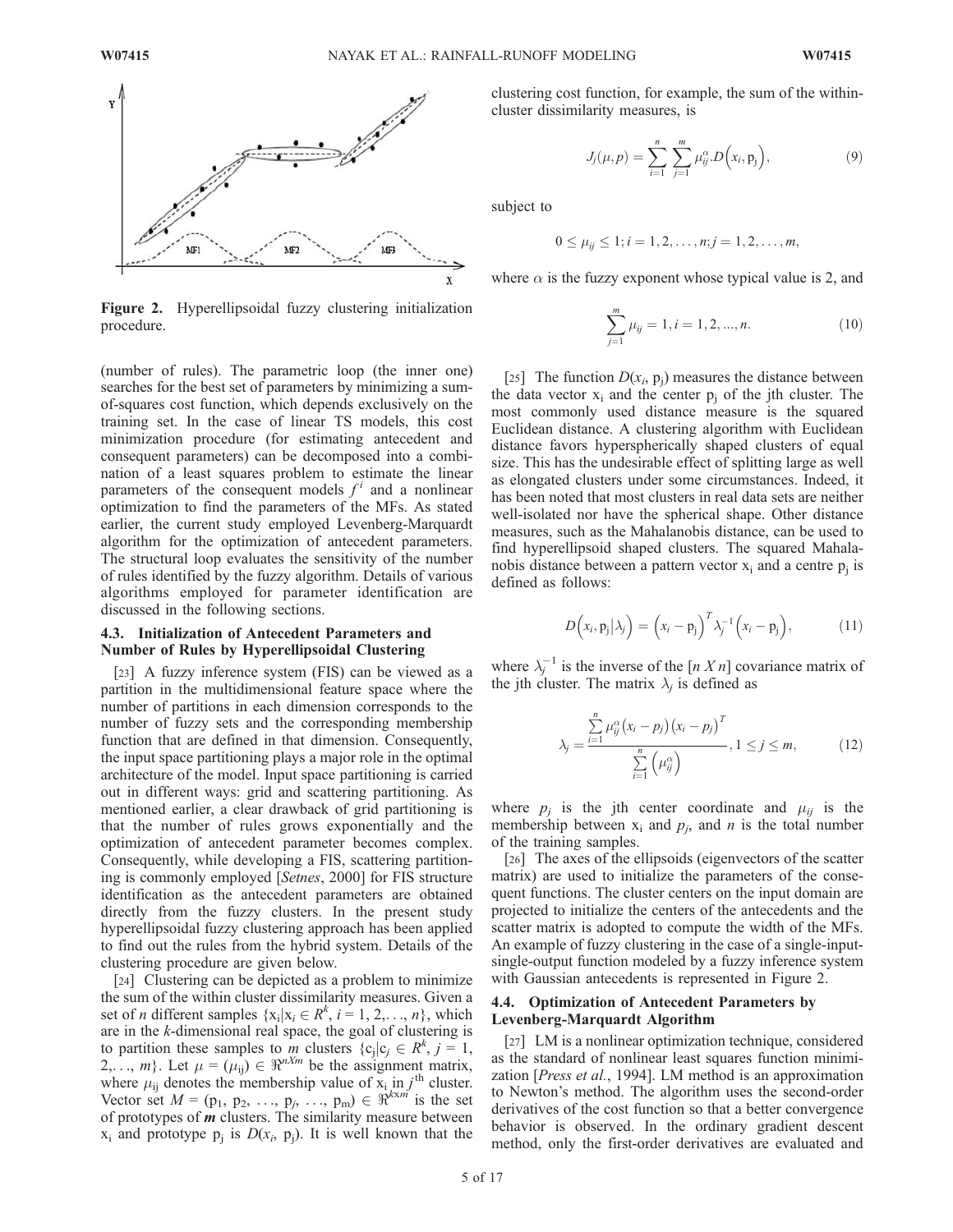the parameter change information contains solely the direction along which the cost is minimized. In the LM technique, a better parameter change vector is determined. It has the advantage that it requires only the computation of the output gradients with respect to parameters which can be obtained efficiently using the back-propagation technique. A detailed mathematical description of the LM algorithm is given by *Olaru and Wehenkel* [2003].

[28] The objective function used in the LM algorithm is

$$
e = d - F(\Phi, u), \tag{13}
$$

$$
E = \frac{1}{2}e^2,\tag{14}
$$

$$
\Delta \Phi = -\left(\nabla^2 E(\Phi)\right)^{-1} \nabla E(\Phi),\tag{15}
$$

where e is observed output error, d is desired output, F is fuzzy system response,  $\Phi$  is a generic parameter of fuzzy system, E is cost function,  $\Delta \Phi$  is change in parameter  $\Phi$ ,  $\nabla^2 \vec{E}(\Phi)$  is the Hessian matrix and  $\nabla E(\Phi)$  is the gradient relevant to the cost of equation (14). The observation error in equation (13) is to minimize the realization cost in equation (14) by utilizing the rule described by equation (15). The objective is to minimize instantaneous cost defined by equation (14). If the Taylor series expansion is applied around the operating point to  $e$ , which is a function of  $\Phi$ , the first derivatives result in the Jacobean is given by

$$
E_s = \begin{bmatrix} \frac{\partial e_1}{\partial \Phi_1} & \cdots & \frac{\partial e_1}{\partial \Phi_B} \\ \vdots & \vdots & \ddots \\ \vdots & \vdots & \ddots \\ \vdots & \vdots & \ddots \\ \frac{\partial e_L}{\partial \Phi_1} & \cdots & \frac{\partial e_L}{\partial \Phi_B} \end{bmatrix} .
$$
 (16)

[29] In equation (16),  $\vec{B}$  is the number of adjustable parameters and  $L$  is the number of outputs. The final form of the parameter update algorithm is given below:

$$
\Delta \Phi = N_{\Phi} = -\left(E_S^T E_S + qI\right)^{-1} E_S^T e,\tag{17}
$$

where  $I$  is the identity matrix and  $q$  is a time-varying stabilization parameter. Here *q* will decrease after each reduction in the error function and will increase only when a tentative step would increase the error function.

# 4.5. Consequent Parameter Identification Using LSE

[30] Let  $\mathbf{x}_e$  denote the matrix  $[\mathbf{x}, 1]$  with rows  $[x_i^T, 1]$ . The activation of each rule  $R_i$ ,  $i = 1, 2, \ldots, m$  is gathered in  $\Gamma_i$ which is a diagonal matrix in  $\Re^{kXk}$  having the normalized degree of fulfillment *uni* as its *n*th diagonal element. Further, denote by  $X'$  the matrix in  $\Re^{nXmn}$  composed from matrices obtained by multiplying the matrices  $\Gamma$ <sub>i</sub> and  $\mathbf{x}_e$ , suh that

$$
X' = [\Gamma_1 x_e, \Gamma_2 x_e, \dots, \Gamma_m x_e].
$$
 (18)

[31] Denote by  $\theta'$  the vector in  $\mathbb{R}^{n \times mn}$  given by

$$
\theta' = \left[\theta_1^T, \theta_2^T, \dots, \theta_m^T\right]^T, \tag{19}
$$

where  $\theta_i^T = [a_i^T, b_i]$  *for*  $1 \le i \le m$ . The model in equation (4) can now be written as a regression model,

$$
y = X'\theta' + e,\tag{20}
$$

where *e* is the approximation error. From this, the least squares solution to the consequent parameter estimation problem can be written as

$$
\theta' = \left[ \left( \mathbf{X}' \right)^T \mathbf{X}' \right]^{-1} \left( \mathbf{X}' \right)^T \mathbf{y}.
$$
 (21)

# 4.6. Implementation of Learning Procedure in HIS

[32] As discussed in the previous sections, two types of tuning are implemented, namely structural and parametric tuning. Structural tuning aims to find suitable number of rules through a proper partition of the input space using the clustering algorithm. Once a satisfactory structure is determined, the parametric tuning searches for the optimal MFs using LM algorithm together with the optimal parameters of the consequent models using LSE algorithm. However, HIS also suffers from the problem of equifinality; that is, there may be a number of structure/parameter combinations, all resulting in similar performance. The problem can be addressed by considering minimum structural complexity (in terms of number of rules) and maximum generalization property for the fitted model. An incremental approach was adopted in the current study where different architectures having different complexity (i.e., number of rules) were first assessed in K-fold cross validation [*Stone*, 1974] and then compared across in order to select the best one. The whole learning procedure is represented in the flow chart in Figure 3.

### 5. Application to Rainfall-Runoff Modeling

[33] The HIS discussed above is illustrated through two examples by developing rainfall-runoff models: (1) for a subbasin of the Narmada River up to the Manot gauging site in India, (2) the Kentucky basin, USA. The rationale behind the selection of these case studies are that (1) the available data were in different timescales (hourly for Narmada, and daily for Kentucky) and (2) the two basins are hydrologically different in terms of climate as well as magnitude of river flow. These applications will help in evaluating the statistical significance of the model proposed in this study.

#### 5.1. Narmada Basin

[34] The subbasin of the Narmada River up to the Manot gauging site lies between East longitudes  $80^{\circ}$ 24' to  $81^{\circ}$ 47' and North latitudes  $22^{\circ}26'$  to  $23^{\circ}18'$ , most of the part lying in Mandla district and some part in Shadol district of Madhya Pradesh in India (Figure 4). The basin occupies an area of 4980  $\text{km}^2$  and length of the river is about 269  $\text{km}$ . Here Narmada flows in a generally northwesterly direction, but just upstream of Manot, it turns in a loop to the south. The climate of the basin is humid and tropical, although at places extremes of heat and cold are often encountered. Topography of the Narmada basin above Manot is hilly with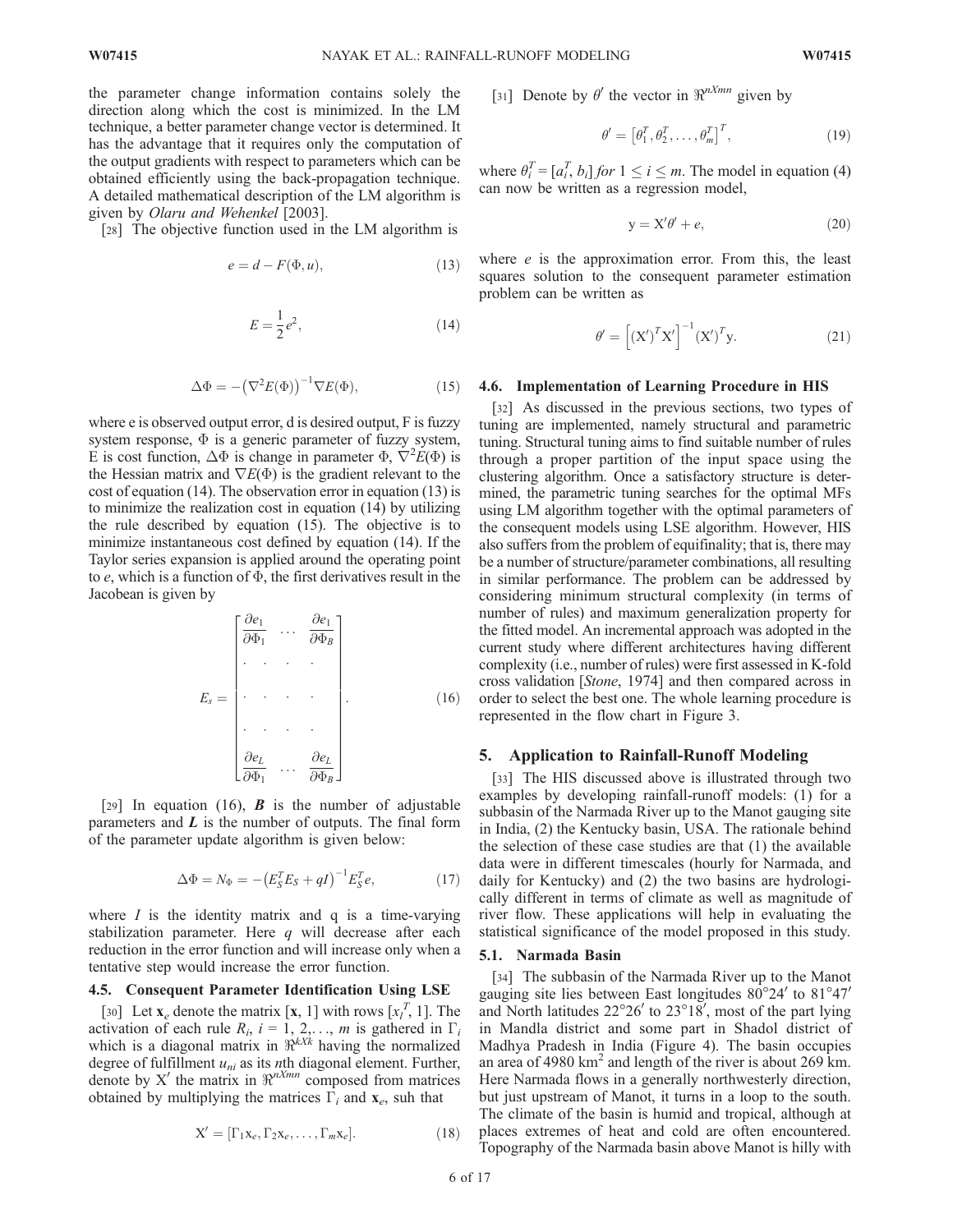

Figure 3. Flow chart of HIS learning procedure.

forest cover, especially in upper reaches. Flat farmland is more evident in the lower reaches. Flat agricultural areas containing bunded fields are interrupted by low hills with a medium to dense forest cover. Topographically, the basin can be divided into three distinct levels: low land areas, hill slopes or semihilly areas, and upland or hilly areas. The elevation ranges from 450 m near the Manot gauging site to 1100 m in the upper part of the basin. The study area consists of mainly black soil. At the end of the dry season, cracks in the soil may be 2 to 6 m deep and support rapid infiltration of the early monsoon rains, thereby inhibiting runoff. In the upland forest areas, surface runoff may be generated at earlier stage in monsoon season because of the shallower soils. The runoff may also be more concentrated

in small channels whereas in the flat low land areas, sheet flow may be more prevalent.

[35] In the current study, rainfall and runoff data on an hourly interval during the monsoon season (June to October) for two years (1992–1993) are used. The hourly rainfall data are available for four stations over the entire Narmada basin (one of them falling in the study area; see Figure 4) and areal averages of rainfall values, computed by constructing Thiessen polygons, are used in the study.

### 5.2. Kentucky Basin

[36] Figure 5 shows the map of the Kentucky River basin, which encompasses over 4.4 million acres of the state of Kentucky. Forty separate counties lie either completely



Figure 4. Study area map of the river Narmada.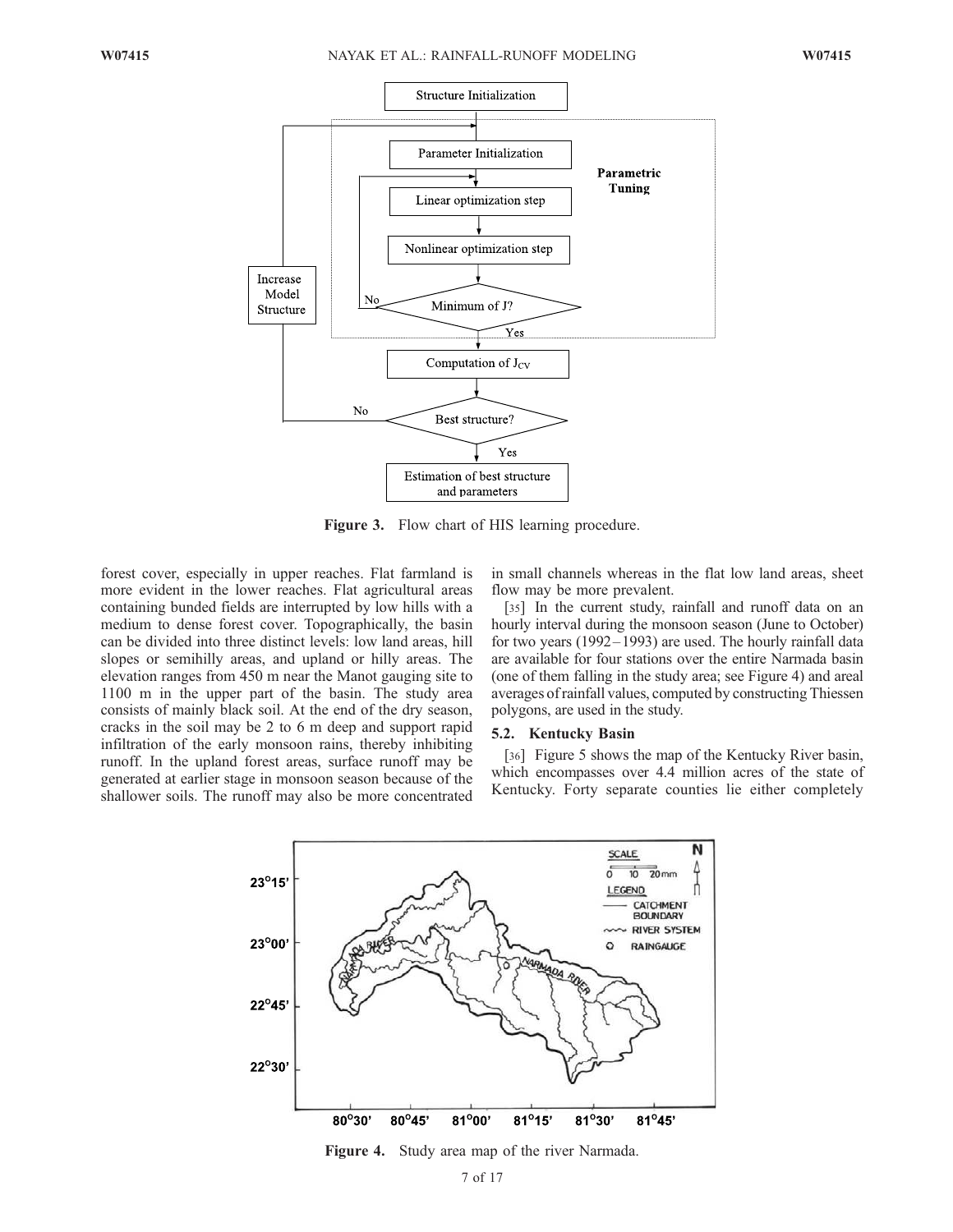

Figure 5. Study area map of River Kentucky.

**RRWTP = Richmond Road Water Treatment Plant** 

or partially within the boundaries of the river basin. The Kentucky River is the sole water supply source for several water supply companies of the state. There is a series of fourteen Locks and Dams on the Kentucky River, which are owned and operated by the US Army Corps of Engineers. The drainage area of the Kentucky River at Lock and Dam 10 (LD10) near Winchester, Kentucky is approximately 6300 km<sup>2</sup> . The data used in the study presented in this paper include average daily streamflow  $(m^3/s)$  from the Kentucky River at LD10 and daily average rainfall (mm) from five rain gauges (Manchester, Hyden, Jackson, Heidelberg, and Lexington Airport) scattered throughout the Kentucky River Basin (see Figure 5). The total length of the available rainfall runoff data was  $26$  years (1960 $-1989$  with data in some years missing).

# 5.3. Input Selection and Data Preprocessing

[37] One of the most important steps in the model development process is the determination of significant input variables. Usually, not all of the potential input variables will be equally informative since some may be correlated, noisy or have no significant relationship with the output variable being modeled [*Maier and Dandy*, 2000]. Generally some degree of a priori knowledge is used to specify the initial set of candidate inputs [e.g., *Campolo et al.*, 1999; *Thirumalaiah and Deo*, 2000]. Although a priori identification is widely used in many applications and is necessary to define a candidate set of inputs, it is dependent on an expert's knowledge, and hence is very subjective and case dependent. Intuitively, the preferred approach for determining appropriate inputs and lags of inputs, involves a combination of a priori knowledge and analytical approaches [*Maier and Dandy*, 1997]. When the relation-

ship to be modeled is not well understood, then an analytical technique, such as cross correlation, is often employed [e.g., *Sajikumar and Thandaveswara*, 1999; *Luk et al.*, 2000; *Silverman and Dracup*, 2000; *Coulibaly et al.*, 2000, 2001; *Sudheer et al.*, 2002]. The major disadvantage associated with using cross correlation is that it is only able to detect linear dependence between two variables. Cross correlation is unable to capture any nonlinear dependence that may exist between the inputs and the output, and may possibly result in the omission of important inputs that are related to the output in a nonlinear fashion. *Bowden et al.* [2004], while reviewing the current state of input selection procedures in water resources applications, report that the crosscorrelation methods represent the most popular analytical techniques for selecting appropriate inputs. It follows that there is good scope for addressing this issue in future studies.

[38] The current study employed a statistical approach suggested by *Sudheer et al.* [2002] to identify the appropriate input vector. The method is based on the heuristic that the potential influencing variables corresponding to different time lags can be identified through statistical analysis of the data series. The procedure uses cross correlations, autocorrelations, and partial autocorrelations between the variables in question along with their 95% confidence interval. By analyzing these correlogram plots, the significant lags of independent variables that are potentially influencing the output (dependant variable) can be identified. The correlogram for both the basins are presented in Figures 6 and 7 respectively for Narmada and Kentucky basins. The input vector identified according to *Sudheer et al.* [2002] for modeling the river flow in Narmada included a total number of 6 variables, and hence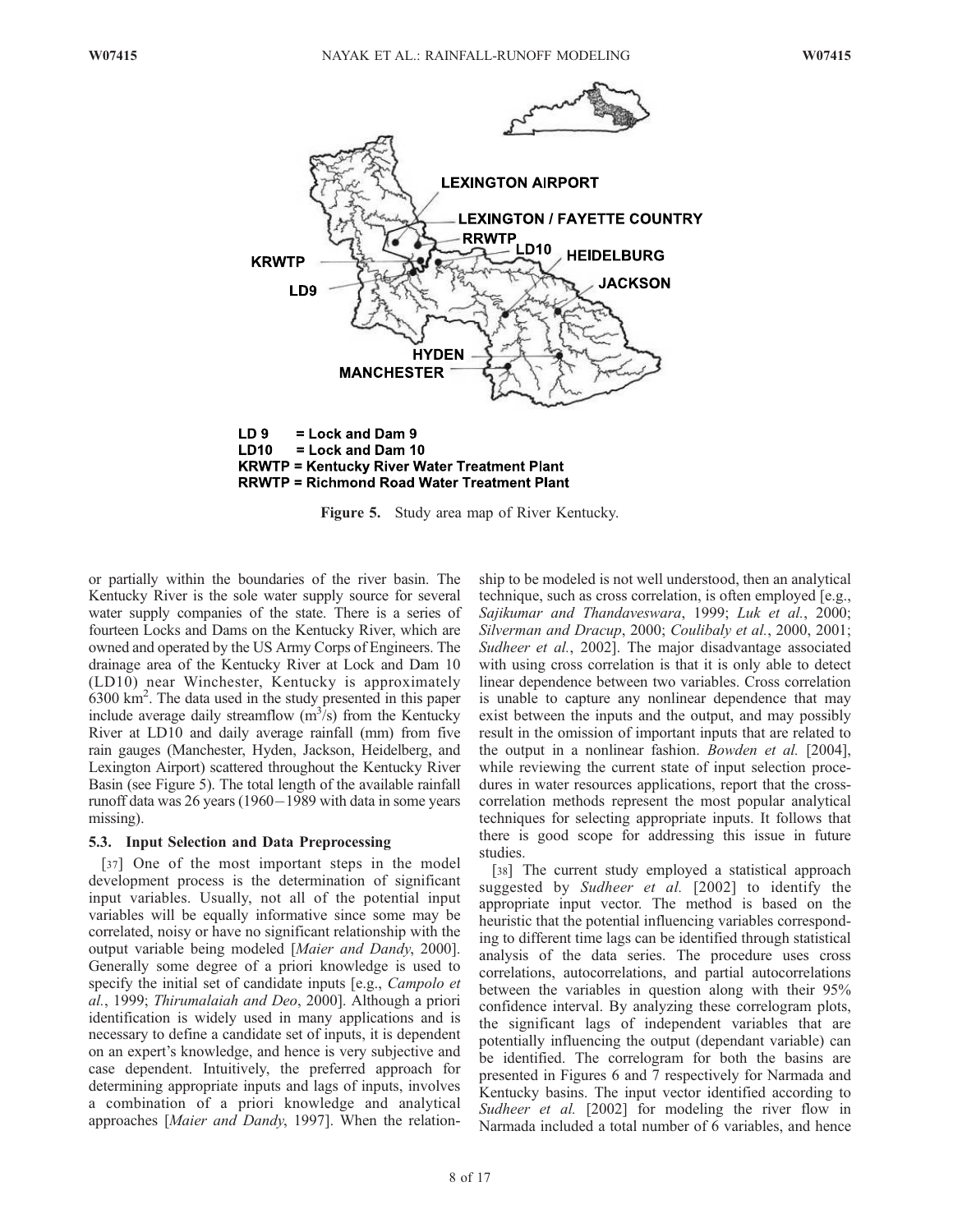

Figure 6. Correlogram plot of the rainfall-runoff series at Narmada basin: (a) autocorrelation (ACF) of runoff series, (b) partial autocorrelation (PACF) of runoff series, and (c) cross (serial) correlation (CCF) between rainfall and runoff.



Figure 7. Correlogram plots of the rainfall-runoff series at Kentucky: (a) autocorrelation of runoff series, (b) partial autocorrelation of runoff series, and (c) cross (serial) correlation between rainfall and runoff.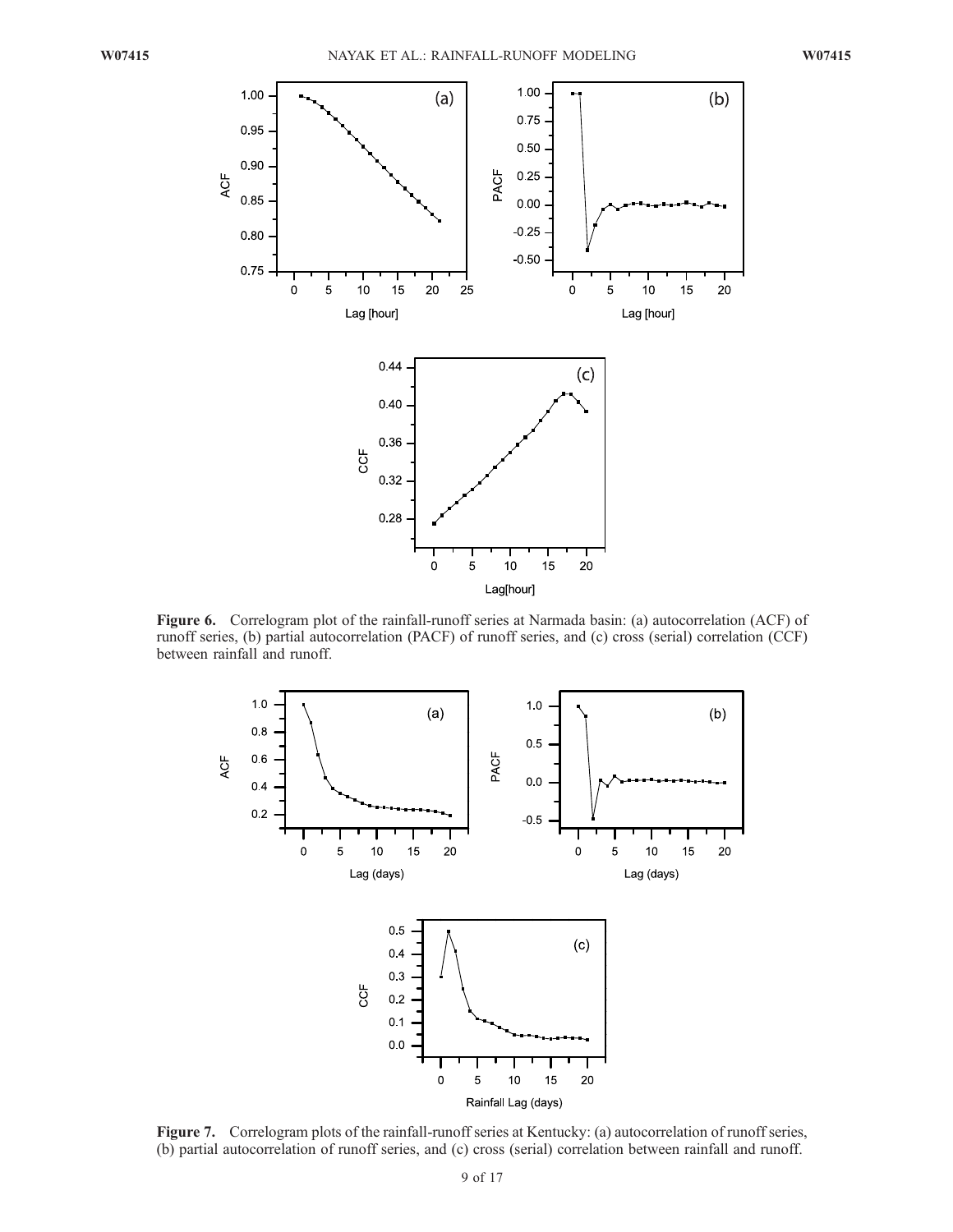

Figure 8. Variation of average RMSE (scaled domain) with number of fuzzy if-then rules during cross validation (a) for Narmada basin and (b) for Kentucky basin.

the functional form of the HIS, in the case of Narmada, for rainfall runoff modeling is given by

$$
Q(t) = f[R(t-16), R(t-17), R(t-18),
$$
  
. 
$$
Q(t-1), Q(t-2), Q(t-3)],
$$
 (22)

where  $Q(t)$  and  $R(t)$  are river flow and rainfall respectively at any time t in hour.

[39] Similarly for Kentucky basin, from Figure 7, it can be seen that the most appropriate input vector according to *Sudheer et al.* [2002] includes streamflows up to a lag of 2 days and precipitation up to a lag of 2 days along with the current day precipitation.

[40] *Sudheer et al.* [2003] suggest that by following the guidelines used in traditional statistical modeling, the model performance can be improved in the case of ANN based models. They illustrated that since an ANN is doing a local approximation of the input-output function, a local variation induced by the skewness of the data may influence the effectiveness of the model. Consequently, they suggested that an appropriate transformation that reduces the skewness of the original data may help improve the performance of

ANN models. Data transformations are often used to simplify the structure of the data so that they follow a convenient statistical model [*Sudheer et al.*, 2003]. In the neuro-fuzzy approach (of modeling the rainfall-runoff process or any other function), the time series (with or without exogenous inputs) is first embedded in a state space using delay coordinates, and the underlying nonlinear mapping is inferred by a local approximation using only the nearby states. Therefore any local variations in the data will certainly influence the model performance. Hence the suggestions *by Sudheer et al.* [2003] can be very much applied to neuro-fuzzy systems also. Accordingly, lognormal transformation was used and the deterministic component in the runoff and rainfall series was removed prior to the modeling in the current study.

[41] While developing any model, the total available samples are generally divided into training and validation sets prior to the model building, and in some cases a crossvalidation set is also used. In the majority of data-driven modeling applications in hydrology, the available data are divided arbitrarily into the required subsets. However, recent studies have shown that the way the data are divided can have a significant impact on the results obtained [*Tokar and Johnson*, 1999]. In other words, though the network may fit training samples with great precision, it may fail to simulate flows outside the range of the training data. It has been suggested that the statistical properties (e.g., mean and standard deviation) of the various data subsets need to be considered to ensure that each subset represents the same population [*Shahin et al.*, 2000]. In this study, the rainfall and discharge data during the years 1992 are used for training the HIS, and calibrated model is tested using the data for the year 1993, for Narmada basin. The mean value of river flow for the calibration and validation data was 291.45  $\text{m}^3\text{/s}$  and 265.86  $\text{m}^3\text{/s}$  respectively. The standard deviation of the two data sets were 450.05 (calibration) and 387.91 (validation). The training data set for Kentucky basin is for thirteen years  $(1960-1972)$  for parameter estimation, and a testing data set of thirteen years  $(1977-1989)$  for validation of the model. While dividing the data into training and validation set, care has been taken to ensure similar statistical properties of both the data sets.

#### 5.4. Performance Evaluation of HIS

[42] To evaluate the adequacy of developed model, different evaluation measures are considered and the resulting hydrographs from the developed model are analyzed. These indices include the root mean square error (RMSE) between the computed and observed runoff, coefficient of correlation (CORR), the model efficiency (EFF). These indices are the most commonly used indices in any soft computing application and hence the definition for these indices can be obtained from literature [e.g., *Hsu et al.*, 1995].

[43] The predictive uncertainty of the models is evaluated by an index called the noise-to-signal ratio. The unbiased standard error of estimate (SEE) is a measure of the unexplained variance [*Tokar and Johnson*, 1999]. It is usually compared with the standard deviation of the observed values of the dependent variable (STD). The ratio of SEE to STD, called the noise-to-signal ratio, indicates the degree to which noise hides the information [*Gupta and Sorooshian*, 1985]. If the SEE is significantly smaller than the STD, then the model can provide accurate predictions. On the contrary,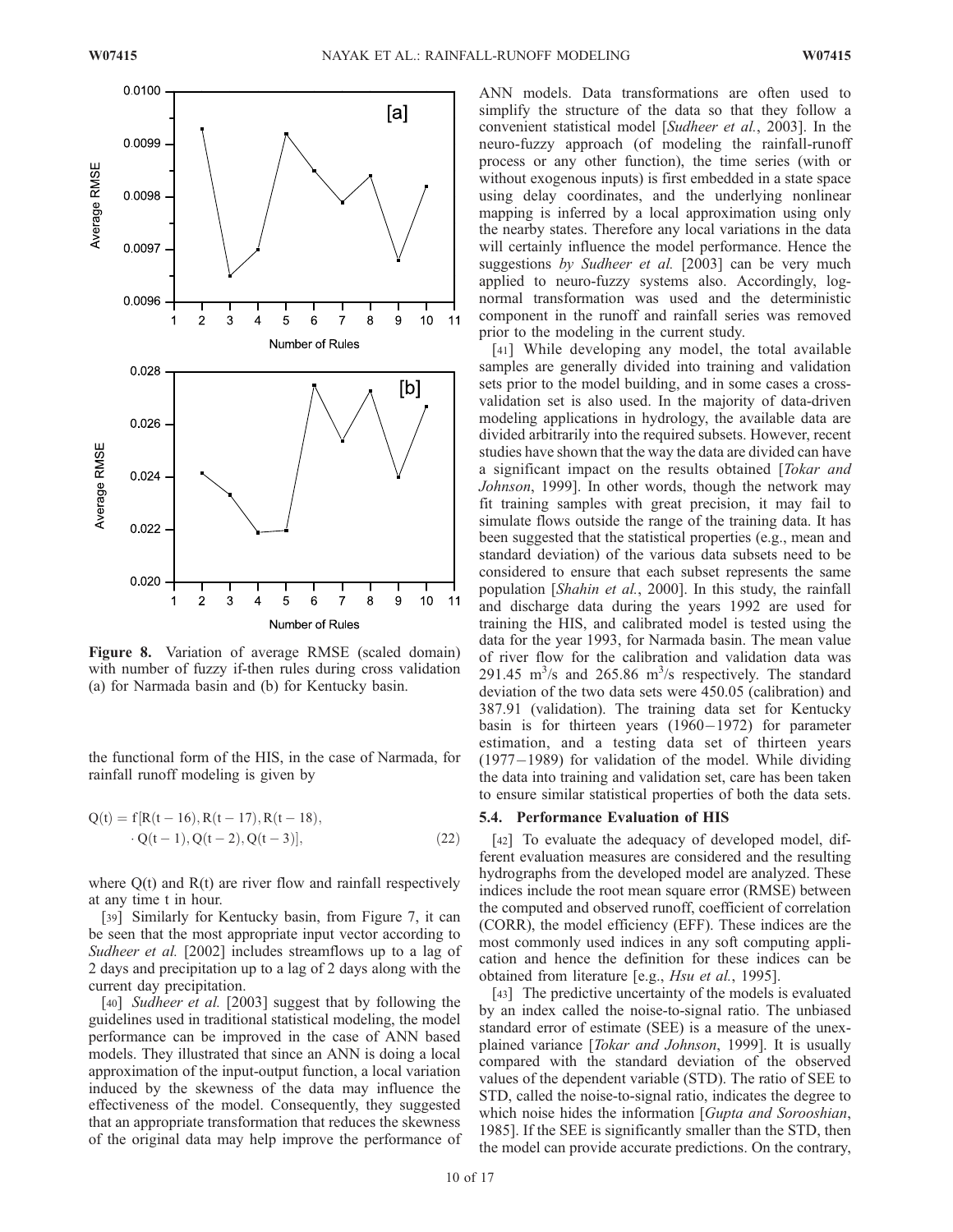

Figure 9. Optimal membership functions for three fuzzy if-then rules (for Narmada basin).

if the ratio is greater than or equal to unity, then the model predictions will not be accurate [*McCuen*, 1993].

[44] Noise to signal ratio

$$
NS = \frac{SEE}{\sigma_y},\tag{23}
$$

where

$$
SEE = \sqrt{\frac{\sum_{t=1}^{n} (y_t^o - y_t^c)^2}{v}},
$$
\n(24)

where  $y_i^o$  and  $y_i^c$  respectively are the observed and computed flow values at time t, and  $\overline{y}^{\circ}$  and  $\overline{y}^{\circ}$  are the mean of the observed and computed flow values corresponding to *n* patterns, *v* is the degree of freedom and  $\sigma_y$  is the standard deviation of the observed flow.

#### 6. Results and Discussions

#### 6.1. HIS Parameters

[45] The number of rules was determined using hyperellipsoidal fuzzy clustering algorithm. As stated earlier, K-fold cross-validation procedure [*Stone*, 1974], considering 10 subsets, was employed to find out the best architecture of the HIS. The values of root mean squared error (RMSE) were used as the index to check the performance during cross validation. The plot showing cross-validation error against the number of rules is presented in Figure 8a, from which it can be observed that average RMSE value is minimum for 3 fuzzy if-then rules in the case of Narmada basin. The optimized membership functions corresponding to 3 fuzzy if-then rules are presented in Figure 9, in which

the MF overlapping is clearly visible. Since medium- and high-range flow values were high compared to low values in the data, the MF shows high grade for medium- and highrange values. The input coordinates of the 3 cluster centers obtained are given below:

$$
x_1^* = [0.1495 \quad 0.14691 \quad 0.14998 \quad 0.45236 \quad 0.45229 \quad 0.4522]
$$
  

$$
x_2^* = [0.1566 \quad 0.15704 \quad 0.15601 \quad 045522 \quad 0.45511 \quad 0.4550]
$$
  

$$
x_3^* = [0.1639 \quad 0.16639 \quad 0.16415 \quad 0.45610 \quad 0.45595 \quad 0.4558]
$$

where  $x_i^*$  represent *i*th cluster centre, and the values in each raw correspond to the vector of the input values given in the functional relationship in the order

$$
[R(t-16), R(t-17), R(t-18), Q(t-1), Q(t-2), Q(t-3)],
$$

where R and Q are as defined earlier. Note that the values of coordinates in the  $x_i^*$  matrix are log-transformed, standardized values of variable. The corresponding output equations (consequent) derived for each cluster are as follows:

| $y_1^* = [0.0250 \quad 0.0747 \quad -0.035 \quad 2.3885 \quad -0.0575 \quad -0.5468]$ |  |  |  |
|---------------------------------------------------------------------------------------|--|--|--|
| $\cdot$ [x] <sup>T</sup> + 3.629                                                      |  |  |  |
| $y_2^* = [2.0441 \quad 2.5185 \quad 2.0675 \quad 3.0382 \quad -1.6881 \quad 2.5850]$  |  |  |  |
| $\cdot$ [x] <sup>T</sup> + 7.728                                                      |  |  |  |
| $y_3^* = [0.8328 \quad 1.1985 \quad 1.0510 \quad 0.2565 \quad 2.4531 \quad -1.2356]$  |  |  |  |
| $\cdot$ [x] <sup>T</sup> – 12.223                                                     |  |  |  |

where  $y_i^*$  is the model output for i<sup>th</sup> cluster corresponding to an input vector x.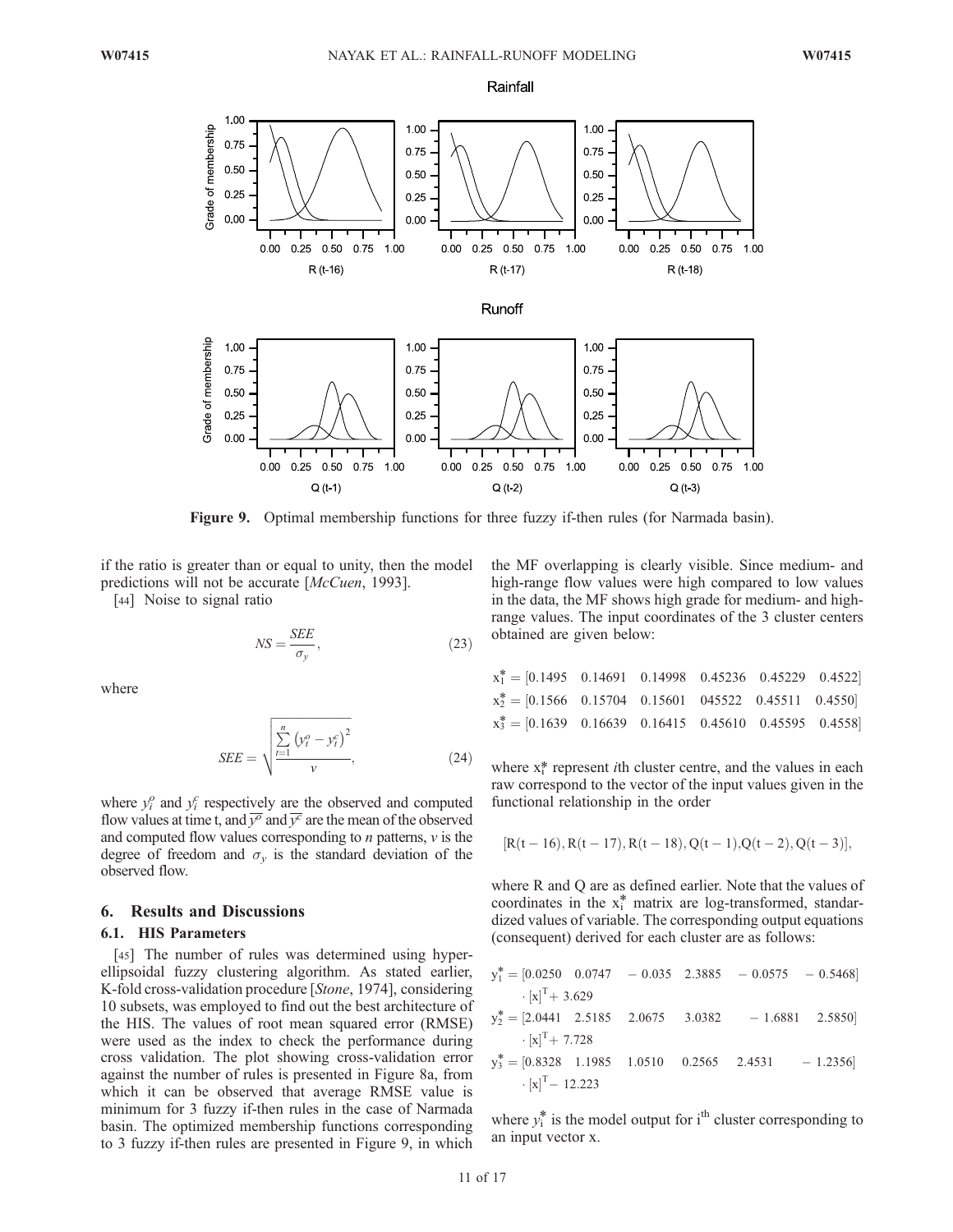|                                  |             | Narmada Basin |              |            |             | Kentucky Basin |              |            |  |  |
|----------------------------------|-------------|---------------|--------------|------------|-------------|----------------|--------------|------------|--|--|
| Statistical Indices <sup>a</sup> | <b>HIS</b>  |               | <b>ANFIS</b> |            | HIS         |                | <b>ANFIS</b> |            |  |  |
|                                  | Calibration | Validation    | Calibration  | Validation | Calibration | Validation     | Calibration  | Validation |  |  |
| <b>CORR</b>                      | 0.997       | 0.996         | 0.999        | 0.990      | 0.986       | 0.964          | 0.984        | 0.942      |  |  |
| Efficiency, %                    | 99.55       | 99.24         | 99.78        | 98.11      | 95.18       | 92.99          | 96.92        | 87.60      |  |  |
| RMSE, $m^3/s$                    | 33.09       | 35.78         | 20.88        | 53.30      | 51.57       | 55.42          | 42.30        | 73.73      |  |  |
| NS                               | 0.075       | 0.052         | 0.047        | 0.138      | 0.220       | 0.265          | 0.176        | 0.353      |  |  |

Table 1. Statistical Performance Indices of HIS and ANFIS for Narmada and Kentucky Basin

aCORR, coefficient of correlation; NS, noise to signal ratio.

[46] In the case of Kentucky basin, the minimum value of average RMSE during cross validation was obtained corresponding to 4 clusters (Figure 8b), indicating 4 rules for the HIS model for Kentucky. The optimized consequent equations for Kentucky basin are as follows:

|                                      | $y_1^* = [3390.20 \quad 4404.60 \quad -286.83 \quad 1990.80 \quad 2585.80]$ |                 |  |
|--------------------------------------|-----------------------------------------------------------------------------|-----------------|--|
| $\cdot$ [x] <sup>T</sup> + 174630.00 |                                                                             |                 |  |
| $y_2^* = [13080.0 \quad 11123.00]$   | $-2336.40$ 11825.00 12480.00                                                |                 |  |
| $\cdot$ [x] <sup>T</sup> -43471.00   |                                                                             |                 |  |
|                                      | $y_3^* = [-148.04 - 82.39 - 126.56 - 163.89 - 170.69]$                      |                 |  |
| $\cdot$ [x] <sup>T</sup> - 2136.60   |                                                                             |                 |  |
| $y_4^* = [3688.3 \quad 2039.30]$     | 573.85                                                                      | 3791.30 4314.60 |  |
| $\cdot$ [x] <sup>T</sup> - 133980.00 |                                                                             |                 |  |

where the variables are as defined earlier.

# 6.2. HIS Model Performance

[47] The values of the evaluation measures during calibration and validation period for HIS for both the basins are summarized in the Table 1, from which it is very vivid that HIS is able to mimic the rainfall runoff transformation reasonably well. The correlation statistic, which evaluates the linear correlation between the observed and the computed runoff, is consistent during calibration and validation period for both the basins. The RMSE statistic is a measure of residual variance, and its value for the current model varies from 33 to 36  $\text{m}^3$ /s, in the case of Narmada indicating a very good performance when compared to the mean flow

(hourly) value of 290  $m^3/s$ . The mean daily flow in Kentucky is  $170 \text{ m}^3$ /s, and the RMSE statistic in this case is found to be of the order of 30% of the mean flow. The HIS performance is very good in terms of the efficiency statistic [*Shamseldin*, 1997], as the calibration and validation efficiency is greater than 99% in the case of Narmada. The noise to signal ratio (NS) illustrates how the noise is hiding the information in the model performance, and a value less than unity is preferred. It should be noted that in the case of HIS the value of NS is close to zero in the case of Narmada, while it is of the order of 22% in the case of Kentucky.

[48] The scatterplots of flows (observed and computed by HIS) during calibration and validation period for both the case examples are presented in Figures 10 and 11 for comparison respectively for Narmada and Kentucky basins. These plots give clear indication of the simulation ability of the developed model across the full range of flows. It is noted that most of the flows tend to fall close to the 45<sup>°</sup> line (rather reduced scattering), showing a good agreement between observed and forecasted flows, even though the scatter is relatively high in the case of Kentucky. Although the results in general indicate the potential of HIS in effective modeling the rainfall runoff relationship, it is observed from Table 1 as well as Figure 11 that the performance of HIS is relatively lower for Kentucky basin compared to that for Narmada basin; this may be plausibly attributed to the variation in nonlinear dynamics of the mapped relationships in different timescales (hourly in Narmada versus daily in Kentucky).



Figure 10. Scatterplots for observed and computed flows (a) calibration and (b) validation period for Narmada basin.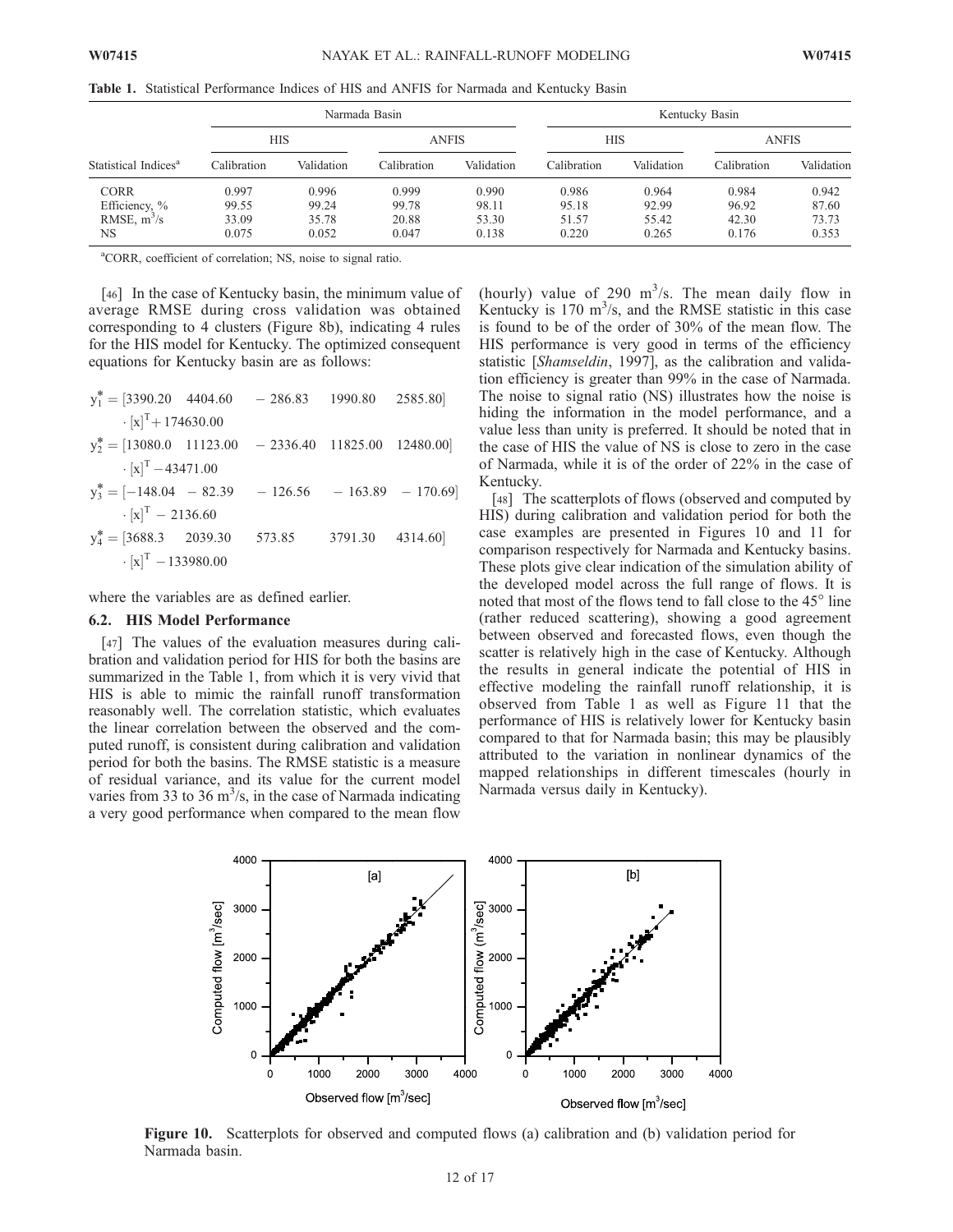

Figure 11. Scatter plots for observed and computed flows (a) calibration and (b) validation period for Kentucky basin.

# 6.3. Comparison With Other HIS Model

[49] In order to evaluate the potential of the proposed HIS over ANFIS [*Nayak et al.*, 2005b], an ANFIS model was developed for both the basins using the same input parameters. The ANFIS algorithm also produces fuzzy models consisting of the Takagi-Sugeno type rules [*Nayak et al.*, 2004, 2005b]. The major difference between the ANFIS and the proposed HIS is that ANFIS uses backpropagation algorithm to determine premise parameters (to learn the parameters related to membership functions) and least squares estimation to determine consequent parameters. Gaussian membership functions are selected for the model and input space partitioning is carried out using grid partitioning. Note that in the grid partitioning method, ideally for n domains (rules) and p input variables there could be  $n<sup>p</sup>$  different if-then rules. In the current study, the number of MFs assigned to each input variable has been varied from 2 (64 and 32 rules respectively for Narmada and Kentucky) to 4 (4096 and 1024 rules respectively for Narmada and Kentucky) and it was observed that ANFIS suffers from curse of dimensionality beyond 2 membership functions, which is manifested by an exponentially growing number of rules in relation with the pattern dimensionality. The final model parameters were identified through cross validation technique in the case of ANFIS also.

[50] The performance indices for the developed ANFIS model in estimating flow values in both the case examples are also summarized in the Table 1. It is evident from the Table 1 that the performance of the ANFIS model is close to HIS during training as well as validation. However, it is observed that the RMSE for ANFIS during validation is not in similar range as during calibration, implying a problem of overtraining. It is to be noted that huge rule base may overfit the system and cause it to lose the capability of generalization. It is logical to believe that as ANFIS has more number of parameters, it may outperform HIS. Note that the ANFIS model uses two membership functions for each input variable (6-input runoff model for Narmada), leading to 64 fuzzy partitions in the input space, and thus 64 rules (5-input runoff model for Kentucky implying 32 rules). Consequently, in the case of Narmada basin, the developed ANFIS model has 24 parameters (2 Gaussian MF per input

each having 2 parameters) that are optimized through backpropagation and 448 parameters optimized through linear least squares estimation (7 parameters for each consequent equation). On the contrary, the proposed HIS has only 3 fuzzy rules comprising of 36 premise parameters (3 Gaussian MF per input) and 21 consequent parameters. Evidently, despite a significant reduction in the number of rules HIS results in similar performance as that of ANFIS. This observation is found to be true in the case of Kentucky basin too.

[51] Constructing models from data with nontrivial dynamics involves the problem of how to choose the best model from within a class of models, or to choose between the competing classes. The model selection problem involves selecting  $k$  nonzero elements  $(\lambda)$ , the parameters of the model) in a given nonlinear model,  $g(x, \lambda)$ . In the absence of proper guidelines for model selection, getting to the best model in the quickest amount of time with the least number of parameters (model parsimony) seems to be a useful goal. Accordingly the proposed HIS could be a viable alternative to ANFIS. Also, for both ANFIS and HIS, interpretable fuzzy knowledge bases can be derived in terms of distinguishable fuzzy sets and rules. However, as the number of rules increases, as in the case of ANFIS, the interpretation of rules becomes more complex.

[52] The indices presented in Table 1 are computed over the entire range of flow; hence in order to have a closer examination of each model's performance, the computed hydrograph by both the models for a typical flood event from both the basins are depicted along with its observed counterpart in Figure 12. It can be observed from Figure 12 that HIS is preserving the peak flows effectively than the ANFIS, while in low and medium ranges of flow the performance of both models is similar.

[53] The improved performance of HIS over ANFIS can be reinforced from the results presented in Table 2, where the error in peak flows (for a few typical flood events) and error in the volume of hydrograph is depicted. Note that the error in peak flow prediction is less for HIS compared to ANFIS in various ranges of flow. Note that for Narmada basin, the first peak event in the Table 2 (2989.23 m<sup>3</sup>/s) is the maximum flow observed in the validation period. It is noted that HIS slightly over predicts all the peaks, while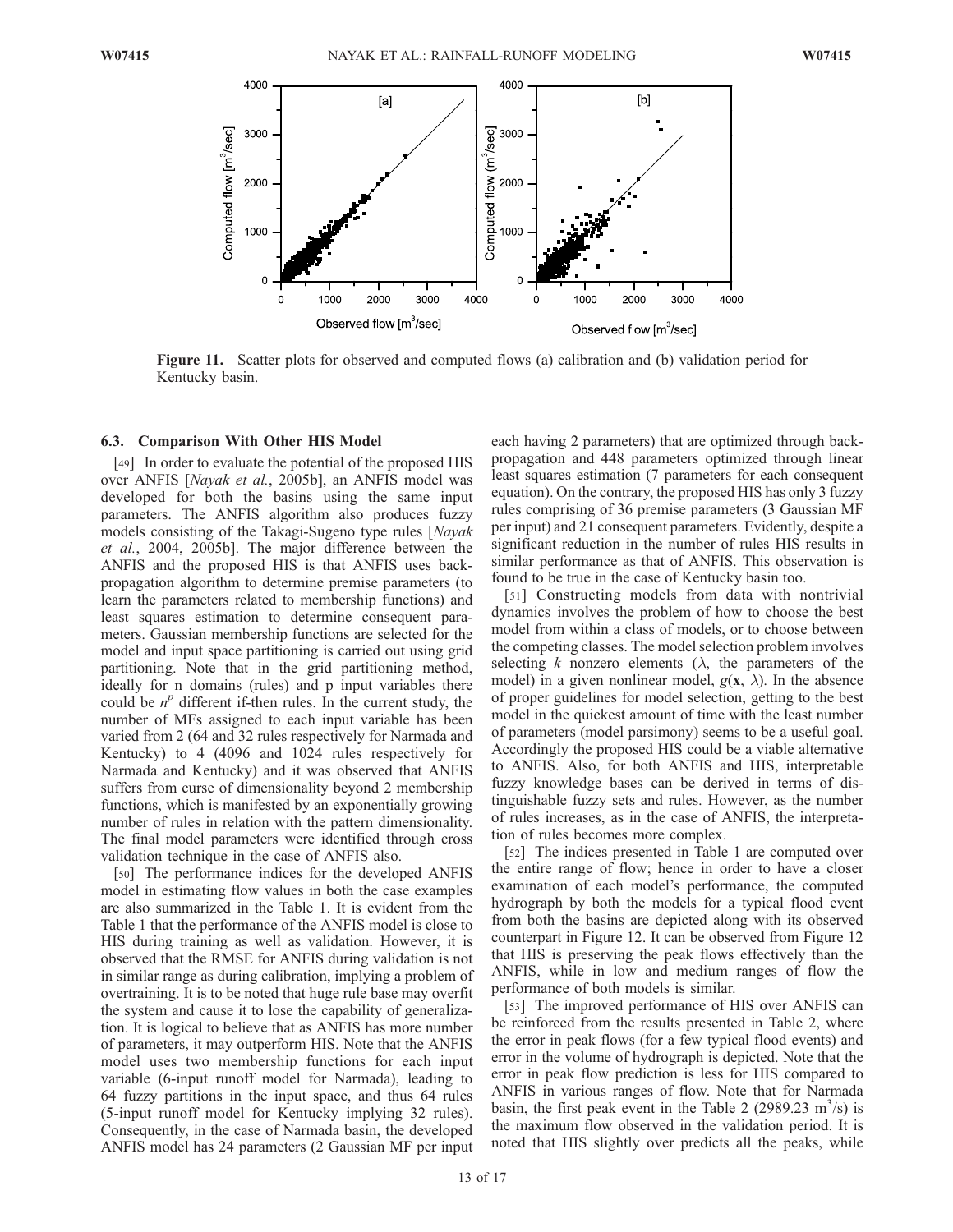

Figure 12. Plot of comparison between HIS and ANFIS model for a typical storm event for (a) Narmada basin and (b) Kentucky basin.

|  |  | Table 2. Comparison of Model Estimated Hydrograph Characteristics by HIS and ANFIS, for Three Typical Flood |  |  |  |  |
|--|--|-------------------------------------------------------------------------------------------------------------|--|--|--|--|
|  |  | Events During Model Validation Period (Narmada Basin and Kentucky Basin)                                    |  |  |  |  |

|                                |                                      | <b>HIS</b>                                 | <b>ANFIS</b>                      |                                            |  |  |
|--------------------------------|--------------------------------------|--------------------------------------------|-----------------------------------|--------------------------------------------|--|--|
| Observed Peak<br>Flow, $m^3/s$ | Relative Error<br>in Peak Flow, $\%$ | Error in Volume<br>Under the Hydrograph, % | Relative Error in<br>Peak Flow, % | Error in Volume Under<br>the Hydrograph, % |  |  |
|                                |                                      | Narmada Basin                              |                                   |                                            |  |  |
| 2989.23                        | 2.72                                 | $-0.13$                                    | 3.12                              | 0.33                                       |  |  |
| 1868.63                        | 0.98                                 | $-0.13$                                    | $-2.49$                           | $-2.44$                                    |  |  |
| 2519.96                        | 1.00                                 | $-0.11$                                    | $-1.70$                           | $-1.70$                                    |  |  |
|                                |                                      | Kentucky Basin                             |                                   |                                            |  |  |
| 2553.93                        | $-15.35$                             | $-0.01$                                    | $-28.13$                          | 0.008                                      |  |  |
| 2010.28                        | $-3.58$                              | $-0.16$                                    | 10.87                             | $-0.91$                                    |  |  |
| 1896.92                        | 1.40<br>$-3.30$                      |                                            |                                   | $-119.49$                                  |  |  |
|                                |                                      |                                            |                                   |                                            |  |  |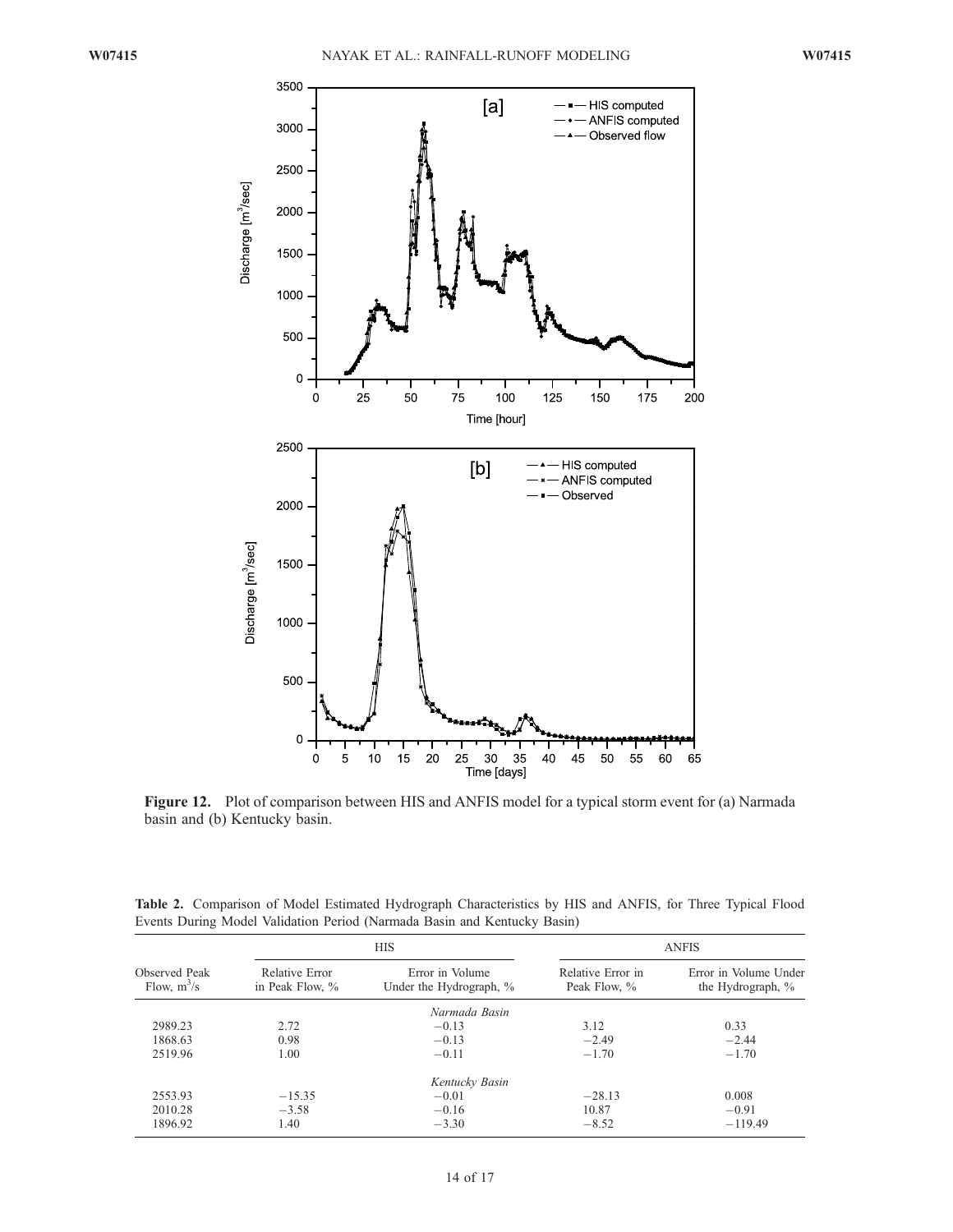

Figure 13. Plot of distribution of error along the magnitude of flow for (a) HIS and (b) ANFIS models during validation period (Narmada basin).

ANFIS underestimates majority of them. The error in estimating peak flow was found to be lesser in the case of HIS compared to ANFIS for Kentucky basin also. It can be observed from Table 2 that a peak flow of 2010.28  $\text{m}^3\text{/s}$  was computed as 2082.25  $\text{m}^3\text{/s}$  by the HIS and 1971.63  $\text{m}^3\text{/s}$  by the ANFIS. The relative error in estimating other peaks were also several times higher for ANFIS as compared to HIS. The results, in general, confirm that the performance of HIS was much superior as compared to ANFIS for both the basins. This observation makes the ANFIS's potential (when grid partitioning is used) questionable for practical application especially in the flood forecasting context. It is evident that the total volume estimated by HIS is much better than ANFIS for all the events considered.

[54] The distribution of forecast errors over the entire range of flow by two models for validation period is presented in Figures 13 and 14 respectively for Narmada and Kentucky basins respectively. It is clear from these figures that the assumption of homoscedastcity of residuals (which is an inherent assumption when mean square error is used as the objective function during parameter estimation) is valid in the case of HIS models in both the case examples. The earlier observation that HIS preserves the peak better, can be further confirmed from Figures 13 and 14.

[55] Apart from the improvement in predicting the peak flow characteristics and parsimonious model for HIS over ANFIS, the HIS takes lesser time in calibration as the number of parameters to be estimated are significantly less for HIS. It is worth mentioning that parameter estimation of the ANFIS model took about 948 s, while HIS was able to learn the process in 563 s on a normal Pentium 4 processor

during training for the Narmada case study. This observation of reduction in time for training the model was found to be true for Kentucky basin also.

[56] The results from this study clearly illustrate that the HIS model performs better than the ANFIS model in mapping the rainfall-runoff process. Though the general performance of these models was comparable at a one step ahead forecasts (both hourly as well as daily as illustrated in two case examples), the ANFIS tends to underestimate the peak flows of the hydrograph. It should be noted that the preliminary concepts of both HIS and ANFIS are essentially rooted in the same concepts of fuzzy computing; that is the concept of reconstruction of a single-variable series in a multidimensional phase space to represent the underlying dynamics, and using a local approximation method for making predictions. The only difference between both the models is in terms of the methods employed for the parameter identification. It is clear that since fuzzy computing is based on local approximations, the identification of the local regions play a major role in its performance. This is essentially evident from the current study that the use of a hyperellipsoidal clustering to identify the local regions help HIS to map the process better compared to ANFIS. The foregoing discussions clearly illustrate that the HIS model can be a preferable alternative to ANFIS in modeling the rainfall-runoff process.

# 7. Summary and Conclusions

[57] This paper presents a new approach to automatically extract fuzzy rules by direct learning from data and build a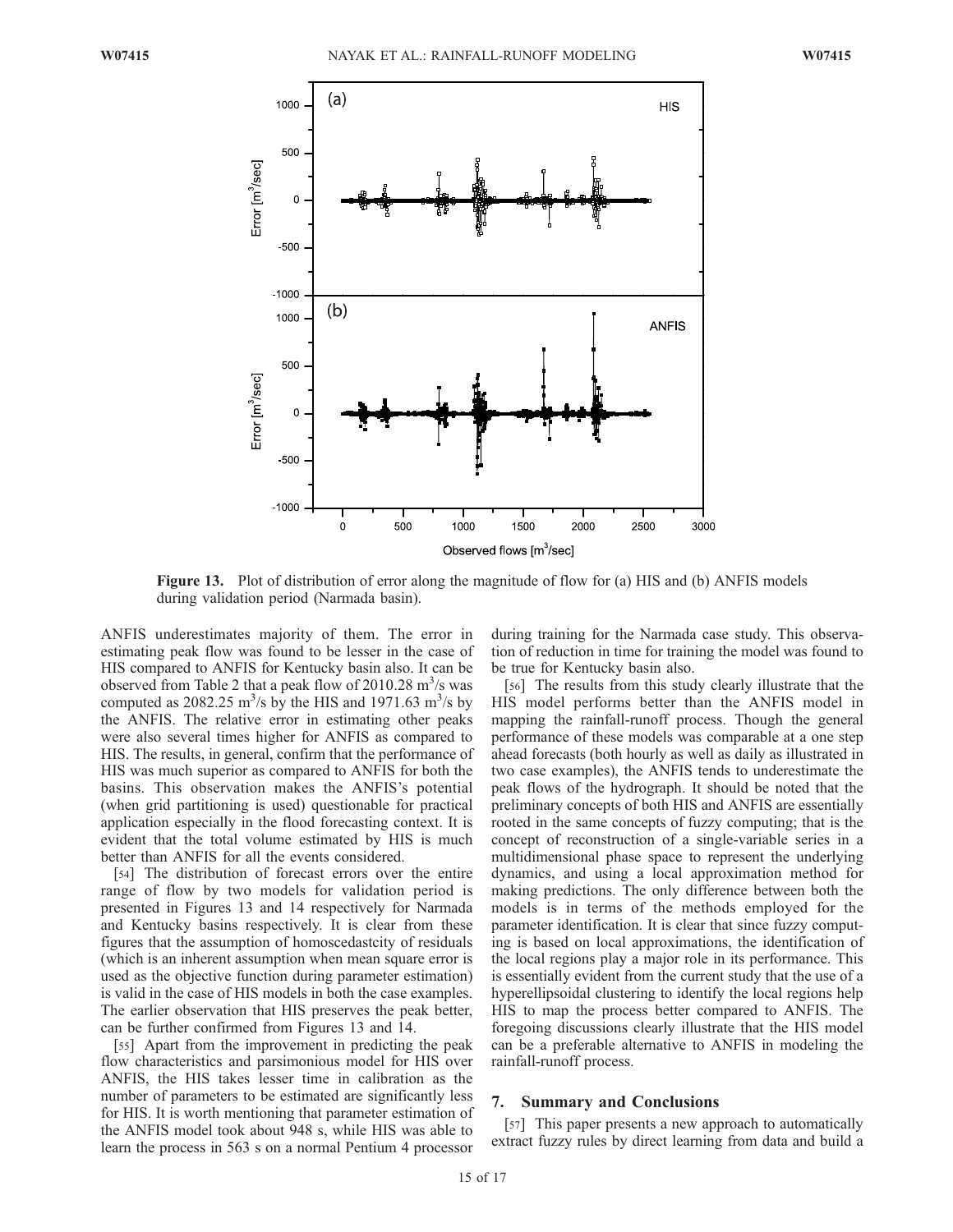

Figure 14. Plot of distribution of error along the magnitude of flow for (a) HIS and (b) ANFIS models during validation period for Kentucky basin.

model that closely represents the process. The approach is based on a neuro-fuzzy model that is designed in such a way that its learning algorithm works in a parameter space with reduced dimensionality. The dimensionality of the reduced space guarantees the generation of human-understandable fuzzy rules. In a conventional fuzzy approach, the MFs and the consequent models are fixed by the model designer according to a priori knowledge. In the present investigation, initialization of the HIS architecture is provided by a hyperellipsoidal fuzzy clustering procedure. Structural learning procedure is applied to find out suitable numbers of fuzzy if-then rules and proper partition of the input space and the Levenberg-Marquardt parametric learning procedure has been used to determine optimal MF. An advantage of the proposed HIS structure is that by using fuzzy set techniques the resulting model is transparent and linguistically interpretable. Therefore the model can be identified with the help of linguistic rules and data gathered from the process. As the proposed HIS model has a lower complexity than other fuzzy models, it does not suffer from the curse of dimensionality (unlike more general fuzzy models) and can be easily implemented.

[58] The potential of the HIS model is illustrated by developing a rainfall-runoff model for two basins: (1) Narmada basin, India, (2) Kentucky basin, USA. A tenfold cross-validation procedure was applied to find out the best model developed from input/output data and the best structure consists of 3 fuzzy if-then rules for Narmada basin and 4 rules for Kentucky basin. The values of three

performance evaluation criteria, namely, the coefficient of efficiency, the root-mean-square error, and the coefficient of correlation, were found to be very good and consistent for the HIS model. A comparison between HIS and ANFIS suggests that both may perform similar. The results suggest that the HIS can be a viable alternative to the other, as HIS has certain advantages over ANFIS in terms of having less number of parameters, transparent rules, lesser time requirement etc. It is also noted that HIS simulates the peak flow better than ANFIS, which is of importance in a flood forecasting problem. Further it is also observed that the proposed HIS can be calibrated with lesser time than ANFIS as it makes use of an optimization algorithm for structural identification also.

[59] Acknowledgments. We wish to express our sincere gratitude to three anonymous reviewers whose constructive comments and creative suggestions have helped us to improve the quality of this manuscript. We also wish to thank the Indian Institute of Technology Madras, Chennai, for funding and extending facilities to perform this work.

### References

- Abraham, A. (2001), Neuro-fuzzy systems: State-of-the-art modeling techniques, in *Connectionist Models of Neurons, Learning Processes, and Artificial Intelligence*, edited by J. Mira et al., pp. 269 – 276, Springer, New York.
- ASCE Task Committee on Application of Artificial Neural Networks in Hydrology (2000a), Artificial neural networks in hydrology I: Preliminary concepts, *J. Hydrol. Eng.*, *5*, 115 – 123.
- ASCE Task Committee on Application of Artificial Neural Networks in Hydrology (2000b), Artificial neural networks in hydrology II: Hydrologic applications, *J. Hydrol. Eng.*, *5*, 124 – 137.